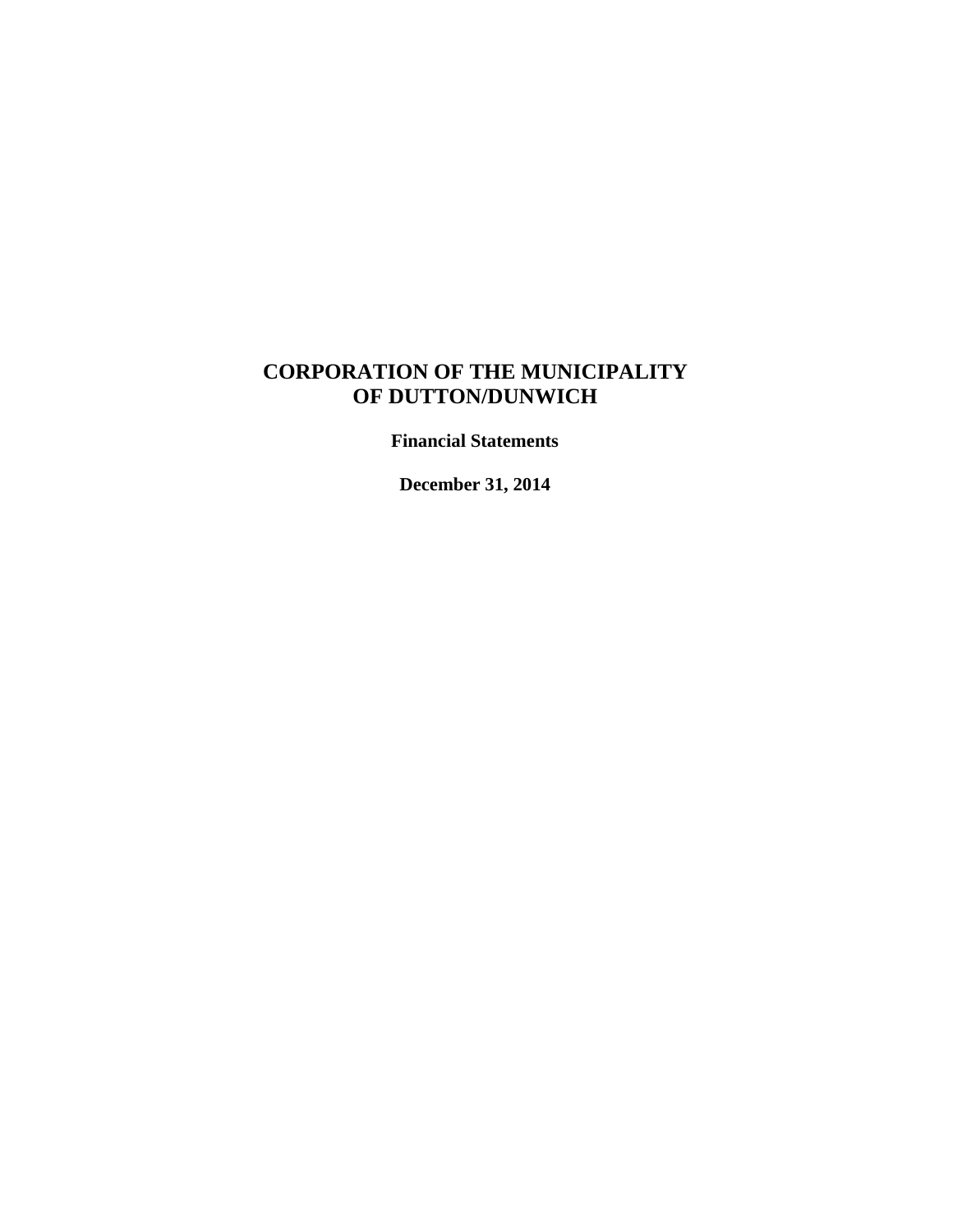### **Financial Statements**

**For the Year Ended December 31, 2014**

## **Table of Contents**

|--|

| Independent Auditors' Report                           |                |
|--------------------------------------------------------|----------------|
| <b>Statement of Financial Position</b>                 | $\overline{2}$ |
| <b>Statement of Operations and Accumulated Surplus</b> | 3              |
| Statement of Change in Net Debt                        | $\overline{4}$ |
| <b>Statement of Cash Flows</b>                         | 5              |
| Notes to the Financial Statements                      | $6 - 17$       |
| Schedule of Segment Disclosure                         | $18 - 19$      |
| <b>Schedule of Tangible Capital Assets</b>             | $20 - 21$      |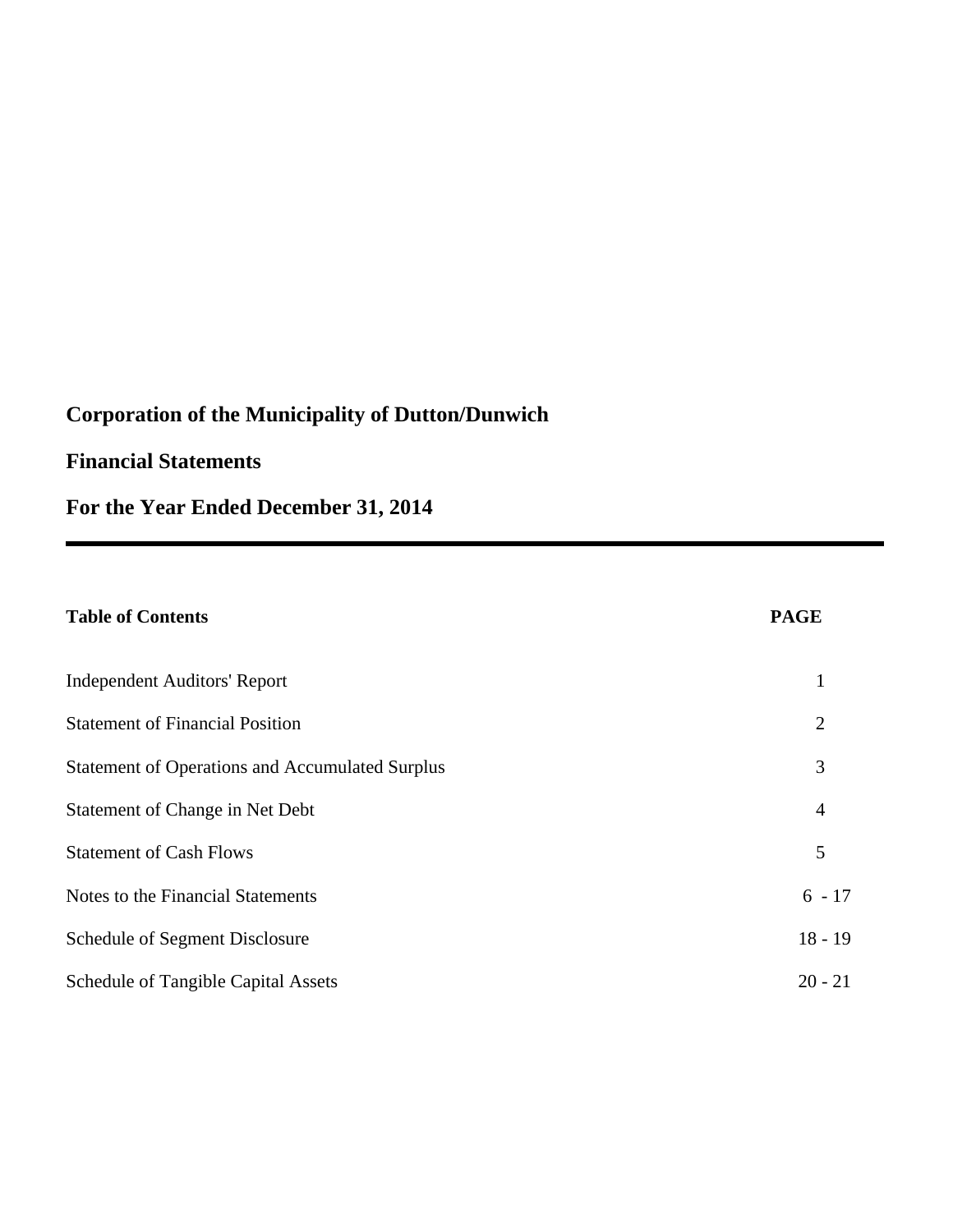

P. 519-633-0700 · F. 519-633-7009 450 Sunset Drive, St. Thomas, ON N5R 5V1

P. 519-773-9265 · F. 519-773-9683 25 John Street South, Aylmer, ON N5H 2C1

www.grahamscottenns.com

#### **INDEPENDENT AUDITORS' REPORT**

To the Members of Council, Inhabitants and Ratepayers of the **Corporation of the Municipality of Dutton/Dunwich**:

We have audited the accompanying financial statements of the **Corporation of the Municipality of Dutton/Dunwich**, which comprise the statement of financial position as at December 31, 2014, and the statements of operations and accumulated surplus, changes in net debt, and cash flows for the year then ended, and a summary of significant accounting policies and other explanatory information.

#### **Management's Responsibility for the Financial Statements**

Management is responsible for the preparation and fair presentation of these financial statements in accordance with Canadian accounting standards for public sector entities and for such internal control as management determines is necessary to enable the preparation of financial statements that are free from material misstatement, whether due to fraud or error.

#### **Auditors' Responsibility**

Our responsibility is to express an opinion on these financial statements based on our audit. We conducted our audit in accordance with Canadian generally accepted auditing standards. Those standards require that we comply with ethical requirements and plan and perform the audit to obtain reasonable assurance whether the financial statements are free of material misstatement.

An audit involves performing procedures to obtain audit evidence about the amounts and disclosures in the financial statements. The procedures selected depend on the auditor's judgment, including the assessment of the risks of material misstatement of the consolidated financial statements, whether due to fraud or error. In making those risk assessments, the auditor considers internal control relevant to the entity's preparation and fair presentation of the financial statements in order to design audit procedures that are appropriate in the circumstances, but not for the purpose of expressing an opinion on the effectiveness of the entity's internal control. An audit also includes evaluating the appropriateness of accounting policies used and the reasonableness of accounting estimates made by management, as well as evaluating the overall presentation of the financial statements.

We believe that the audit evidence we have obtained is sufficient and appropriate to provide a basis for our audit opinion.

#### **Opinion**

In our opinion, the financial statements present fairly, in all material respects, the statement of financial position of the **Corporation of the Municipality of Dutton/Dunwich** as at December 31, 2014, and the results of its operations and accumulated surplus, changes in net debt and cash flows for the year then ended in accordance with Canadian accounting standards for public sector entities.

**St. Thomas, Ontario** *Graham Scott Enns LLP*

**August 19, 2015 CHARTERED PROFESSIONAL ACCOUNTANTS Licensed Public Accountants**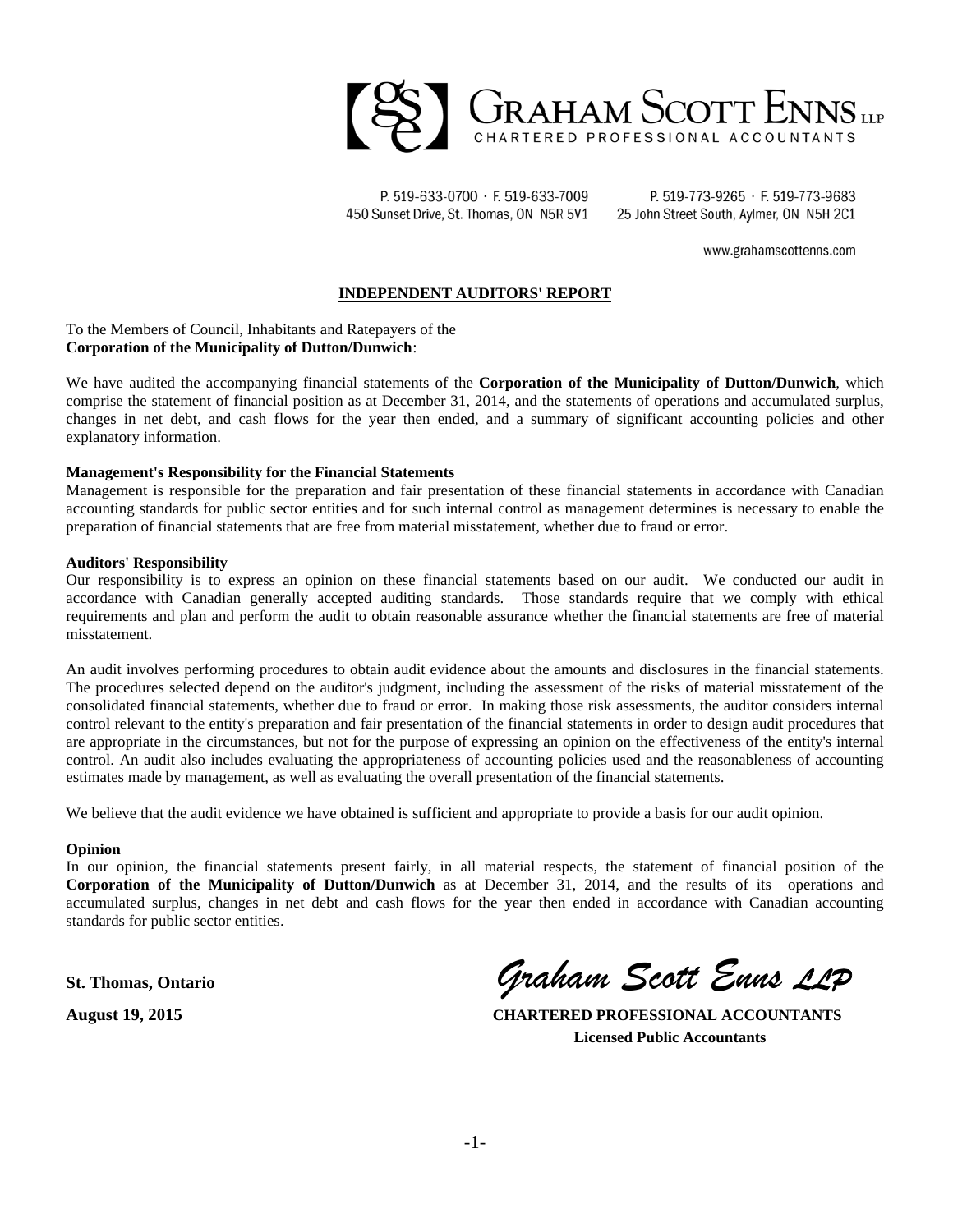## **Statement of Financial Position As at December 31, 2014**

|                                                      | 2014              | 2013          |
|------------------------------------------------------|-------------------|---------------|
| <b>FINANCIAL ASSETS</b>                              | $\frac{1}{2}$     | $\mathcal{S}$ |
| Cash                                                 | 6,236             | 14,836        |
| Taxes receivable                                     | 762,655           | 624,674       |
| Accounts receivable                                  | 489,992           | 414,802       |
|                                                      |                   |               |
| <b>Total financial assets</b>                        | 1,258,883         | 1,054,312     |
| <b>LIABILITIES</b>                                   |                   |               |
| Temporary bank advances                              | 373,300           |               |
| Accounts payable and accrued liabilities             | 630,899           | 506,572       |
| Deferred revenue (Note 4)                            | 81,420            | 362,907       |
| Landfill closure and post-closure liability (Note 3) | 31,184            | 30,293        |
| Net long-term liabilities (Note 5)                   | 3,325,321         | 3,309,936     |
| <b>Total liabilities</b>                             | 4,442,124         | 4,209,708     |
| <b>NET FINANCIAL DEBT</b>                            | (3,183,241)       | (3,155,396)   |
| <b>NON-FINANCIAL ASSETS</b>                          |                   |               |
| Tangible capital assets (Note 2)                     | 29,735,244        | 29,484,363    |
| <b>Inventories</b>                                   | 22,519            |               |
| Prepaid expenses                                     | 65,429            | 31,316        |
| <b>Total non-financial assets</b>                    | <u>29,823,192</u> | 29,515,679    |
| <b>ACCUMULATED SURPLUS (NOTE 6)</b>                  | 26,639,951        | 26,360,283    |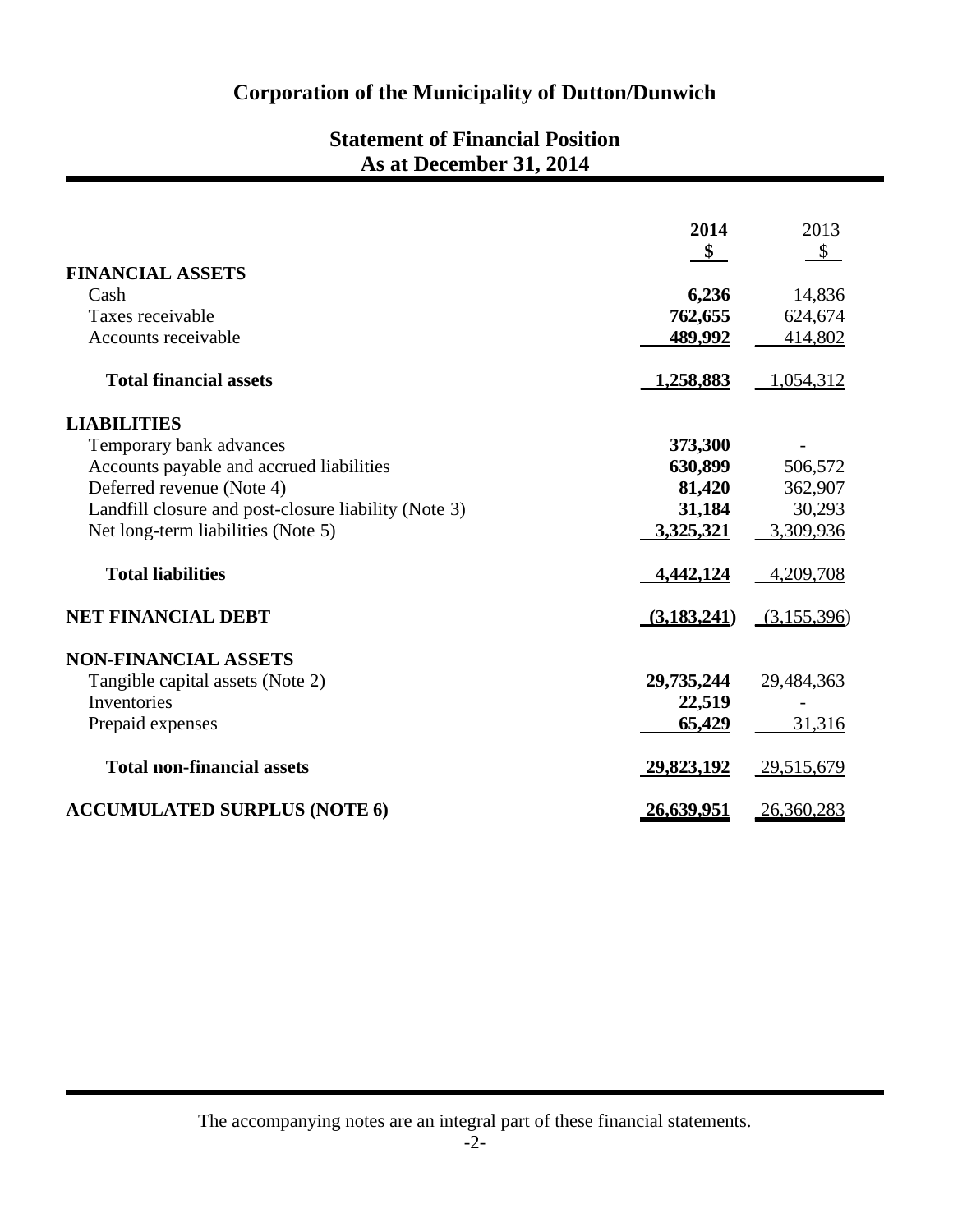## **Statement of Operations and Accumulated Surplus For the Year Ended December 31, 2014**

|                                                    | <b>Budget</b>     | <b>Actual</b>     | Actual         |
|----------------------------------------------------|-------------------|-------------------|----------------|
|                                                    | (Note 12)         | 2014              | 2013           |
|                                                    | \$                | $\frac{1}{2}$     | $\mathbb{S}$   |
| <b>REVENUES</b>                                    |                   |                   |                |
| Property taxation                                  | 2,622,933         | 2,693,508         | 2,448,392      |
| Taxation from other governments                    | 106,630           | 107,049           | 98,433         |
| Local improvement levies                           | 213,347           | 360,379           | 280,325        |
| User charges                                       | 1,693,669         | 1,814,846         | 1,751,753      |
| Government transfers:                              |                   |                   |                |
| Federal                                            | 203,931           | 169,101           | 96,002         |
| Provincial                                         | 1,536,332         | 1,526,909         | 1,232,384      |
| Other municipalities                               | 622,756           | 685,444           | 676,134        |
| Penalties and interest on taxes                    | 79,000            | 97,454            | 82,268         |
| Other                                              | 48,571            | 48,692            | 24,814         |
| (Loss) gain on disposal of tangible capital assets |                   | (22,791)          | 8,000          |
|                                                    |                   |                   |                |
| <b>Total revenues</b>                              | 7,127,169         | <u>7,480,591</u>  | 6,698,505      |
|                                                    |                   |                   |                |
| <b>EXPENSES</b>                                    |                   |                   |                |
| General government                                 | 1,017,389         | 1,014,716         | 1,090,460      |
| Fire and police protection                         | 797,375           | 817,276           | 747,035        |
| Other protective services                          | 281,595           | 252,276           | 248,297        |
| <b>Transportation services</b>                     | 1,566,590         | 2,121,155         | 2,057,442      |
| Waterworks and sewer                               | 1,199,730         | 1,542,151         | 1,369,511      |
| Garbage collection and disposal                    | 311,291           | 323,122           | 306,087        |
| Health services                                    | 278,346           | 274,419           | 308,216        |
| Recreation and cultural services                   | 409,680           | 562,340           | 482,218        |
| Planning and zoning                                | 45,782            | 42,426            | 43,504         |
| Agriculture                                        | 51,282            | 251,042           | <u>179,562</u> |
| Total expenses (Note $13{a}$ )                     | 5,959,060         | <u>7,200,923</u>  | 6,832,332      |
| <b>ANNUAL SURPLUS (DEFICIT)</b>                    | 1,168,109         | 279,668           | (133, 827)     |
| <b>ACCUMULATED SURPLUS, BEGINNING</b>              |                   |                   |                |
| <b>OF YEAR</b>                                     | 26,360,283        | <u>26,360,283</u> | 26,494,110     |
| <b>ACCUMULATED SURPLUS, END</b>                    |                   |                   |                |
| OF YEAR (NOTE 6)                                   | <u>27,528,392</u> | <u>26,639,951</u> | 26,360,283     |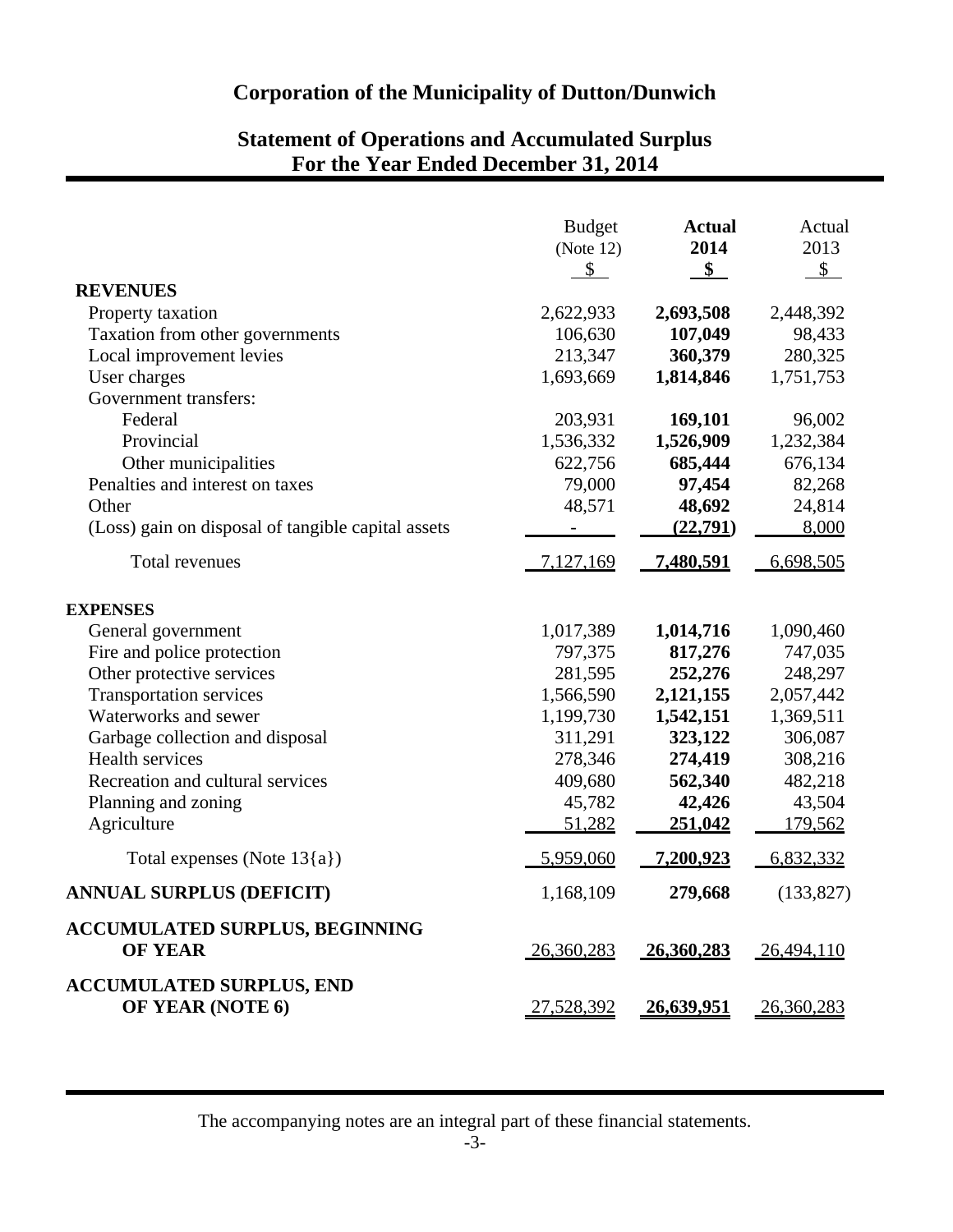### **Statement of Change in Net Debt For the Year Ended December 31, 2014**

|                                                                                                                                                                                                                                          | <b>Budget</b><br>(Note 12)<br>\$ | <b>Actual</b><br>2014<br>\$                              | Actual<br>2013<br>$\mathcal{S}$                       |
|------------------------------------------------------------------------------------------------------------------------------------------------------------------------------------------------------------------------------------------|----------------------------------|----------------------------------------------------------|-------------------------------------------------------|
| <b>ANNUAL SURPLUS (DEFICIT)</b>                                                                                                                                                                                                          | 1,168,109                        | 279,668                                                  | (133, 827)                                            |
| Acquisition of tangible capital assets<br>Amortization of tangible capital assets<br>Proceeds on disposal of tangible capital assets<br>Change in inventories and prepaid expenses<br>Loss (gain) on disposal of tangible capital assets | (1,768,764)                      | (1, 133, 297)<br>857,275<br>2,350<br>(56, 632)<br>22,791 | (625, 972)<br>834,140<br>8,000<br>(11,406)<br>(8,000) |
| (INCREASE) DECREASE IN NET FINANCIAL DEBT                                                                                                                                                                                                | (600, 655)                       | (27, 845)                                                | 62,935                                                |
| NET FINANCIAL DEBT, BEGINNING OF YEAR                                                                                                                                                                                                    | (3,155,396)                      | (3,155,396)                                              | (3,218,331)                                           |
| NET FINANCIAL DEBT, END OF YEAR                                                                                                                                                                                                          | (3,756,051)                      | (3, 183, 241)                                            | (3,155,396)                                           |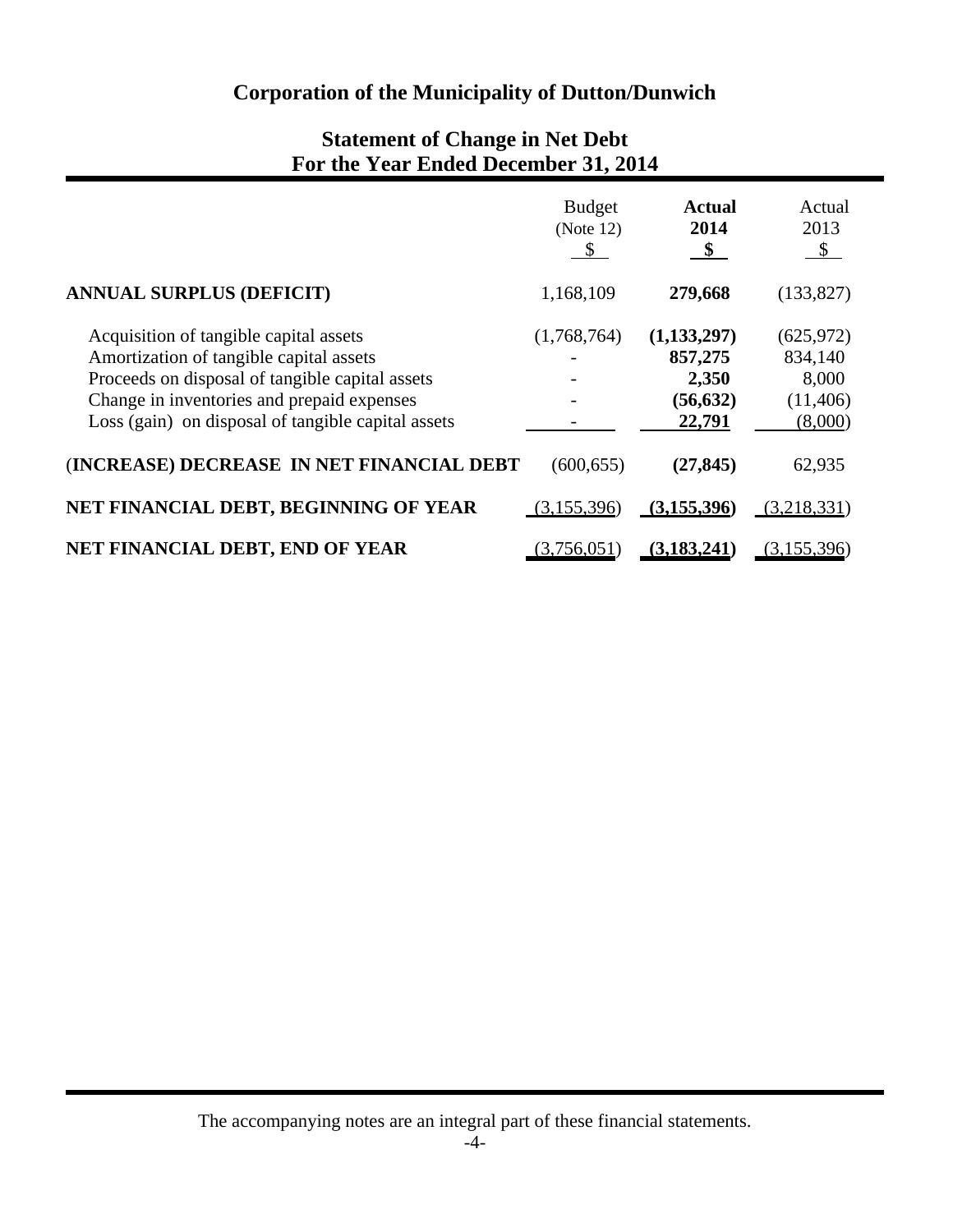## **Statement of Cash Flows For the Year Ended December 31, 2014**

|                                                      | 2014          | 2013        |
|------------------------------------------------------|---------------|-------------|
|                                                      | \$            | $\sqrt{\ }$ |
| <b>OPERATING ACTIVITIES</b>                          |               |             |
| Annual surplus (deficit)                             | 279,668       | (133, 827)  |
| Add (deduct) items not involving cash:               |               |             |
| Amortization of tangible capital assets              | 857,275       | 834,140     |
| Landfill closure and post-closure liability          | 891<br>22,791 | 1,029       |
| Loss (gain) on disposal of tangible capital assets   |               | (8,000)     |
|                                                      | 1,160,625     | 693,342     |
| Change in non-cash assets and liabilities related to |               |             |
| operations (Note 13 [b])                             | (426, 963)    | 621,094     |
| Cash provided by operating activities                | 733,662       | 1,314,436   |
|                                                      |               |             |
| <b>CAPITAL ACTIVITIES</b>                            |               |             |
| Acquisition of tangible capital assets               | (1, 133, 297) | (625, 972)  |
| Proceeds on disposal of tangible capital assets      | 2,350         | 8,000       |
| Cash (used in) capital activities                    | (1,130,947)   | (617,972)   |
| <b>FINANCING ACTIVITIES</b>                          |               |             |
| Proceeds from long-term debt issued                  | 457,280       | 1,384,707   |
| Long-term debt repayments                            | (441,895)     | (441, 734)  |
| Cash provided by financing activities                | <u>15,385</u> | 942,973     |
| NET (DECREASE) INCREASE IN CASH                      | (381,900)     | 1,639,437   |
| CASH (BANK INDEBTEDNESS), BEGINNING OF YEAR          | 14,836        | (1,624,601) |
| (BANK INDEBTEDNESS) CASH, END OF YEAR                | (367, 064)    | 14,836      |
| (BANK INDEBTEDNESS) CASH REPRESENTED BY:             |               |             |
| Cash                                                 | 6,236         | 14,835      |
| Temporary bank advances                              | (373,300)     |             |
|                                                      | (367,064)     | 14,835      |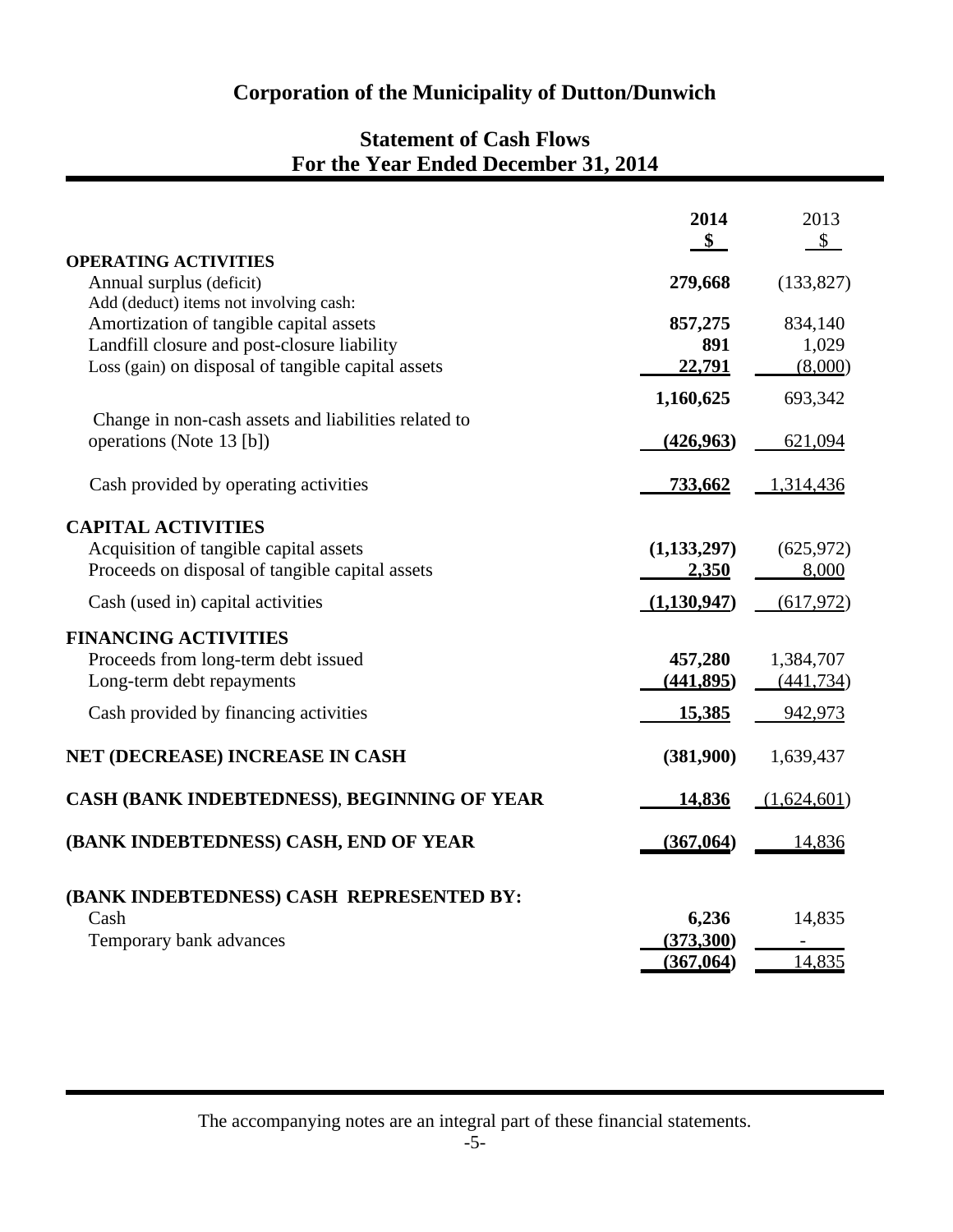The Municipality of Dutton/Dunwich (the "Municipality") is a lower tier municipality in the Province of Ontario. It conducts its operations guided by the provisions of provincial statutes such as the Municipal Act, Municipal Affairs Act and related legislation.

### **1. SUMMARY OF SIGNIFICANT ACCOUNTING POLICIES**

The financial statements of the Municipality are prepared by management in accordance with Canadian generally accepted accounting principles for local governments as recommended by the Public Sector Accounting Board of the Canadian Institute of Chartered Accountants. Significant aspects of the accounting policies adopted by the Municipality are as follows:

#### **Reporting Entity**

The financial statements reflect the assets, liabilities, revenues, expenses of the reporting entity. The reporting entity is comprised of all organizations, committees and local boards accountable for the administration of their financial affairs and resources to the Municipality and which are owned or controlled by the Municipality.

#### **Consolidated Entities**

There are no organizations or local boards that are consolidated in these financial statements.

#### **Proportionate Consolidation**

There are no organizations or local boards that are proportionately consolidated in these financial statements.

### **Trust Funds**

Trust funds and their related operations administered by the Municipality are not included in the financial statements. Trust funds administered are reported in note 7.

#### **Basis of Accounting**

The financial statements are prepared using the accrual basis of accounting. The accrual basis of accounting records revenue as it is earned and measurable. Expenses are recognized as they are incurred and measurable based upon receipt of goods or services and/or the creation of a legal obligation to pay.

### **Accounting for County and School Board Transactions**

Although the Municipality collects taxation on behalf of the County of Elgin and the School Boards, the taxation, other revenues, expenses, assets and liabilities with respect to the operations of the County and the school boards are not reflected in these financial statements.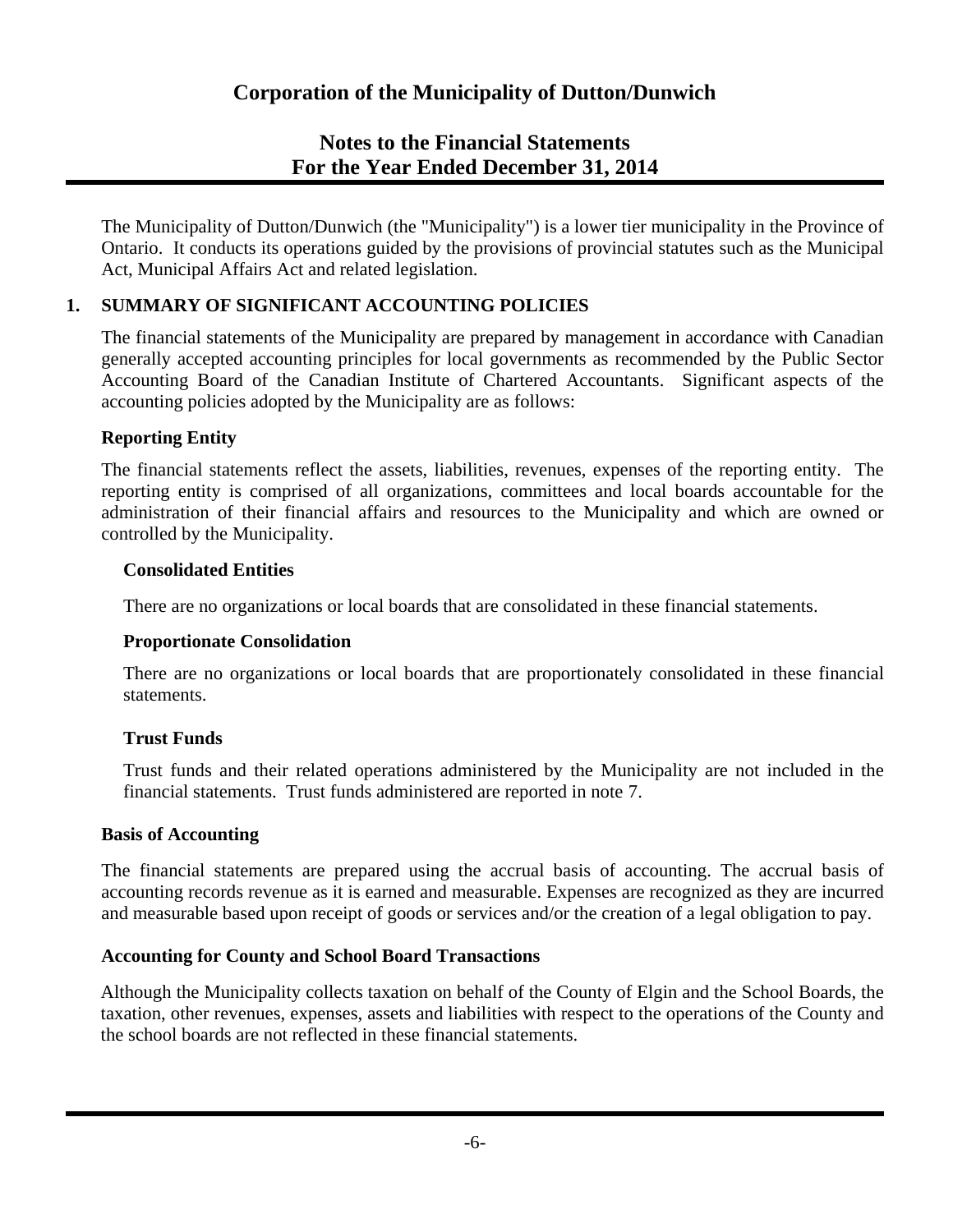### **1. SUMMARY OF SIGNIFICANT ACCOUNTING POLICIES (CONTINUED)**

#### **Non-Financial Assets**

Non-financial assets are not available to discharge existing liabilities and are held for use in the provision of services. They have useful lives extending beyond the current year and are not intended for sale in the ordinary course of operations. The change in non-financial assets during the year, together with the excess of revenues over expenses, provides the Change in Net Debt for the year.

#### i) Tangible capital assets

Tangible capital assets are recorded at cost which includes all amounts that are directly attributable to acquisition, construction, development or betterment of the asset. The cost, less residual value, of the tangible capital assets are amortized on a straight-line basis over their estimated useful lives as follows:

| <b>Buildings</b>            | $10 - 60$ years |
|-----------------------------|-----------------|
| Equipment                   | $5 - 15$ years  |
| Vehicles                    | $10 - 15$ years |
| Transportation              | $15 - 30$ years |
| <b>Bridges</b>              | 25 - 75 years   |
| Water system infrastructure | 100 years       |
| Wastewater infrastructure   | 80 years        |

Amortization is recorded on a straight-line basis over the estimated useful lives of the asset commencing the year the asset is available for productive use. Half the normal rate of amortization is recorded in the initial year of productive use.

ii) Contributions of tangible capital assets

Tangible capital assets received as contributions are recorded at their fair value at the date of receipt and also are recorded as revenue.

#### iii) Inventories

Inventories held for consumption are recorded at the lower of cost and replacement cost.

iv) Works of art and cultural and historic assets

Works of art and cultural and historic assets are not recorded as assets in these financial statements.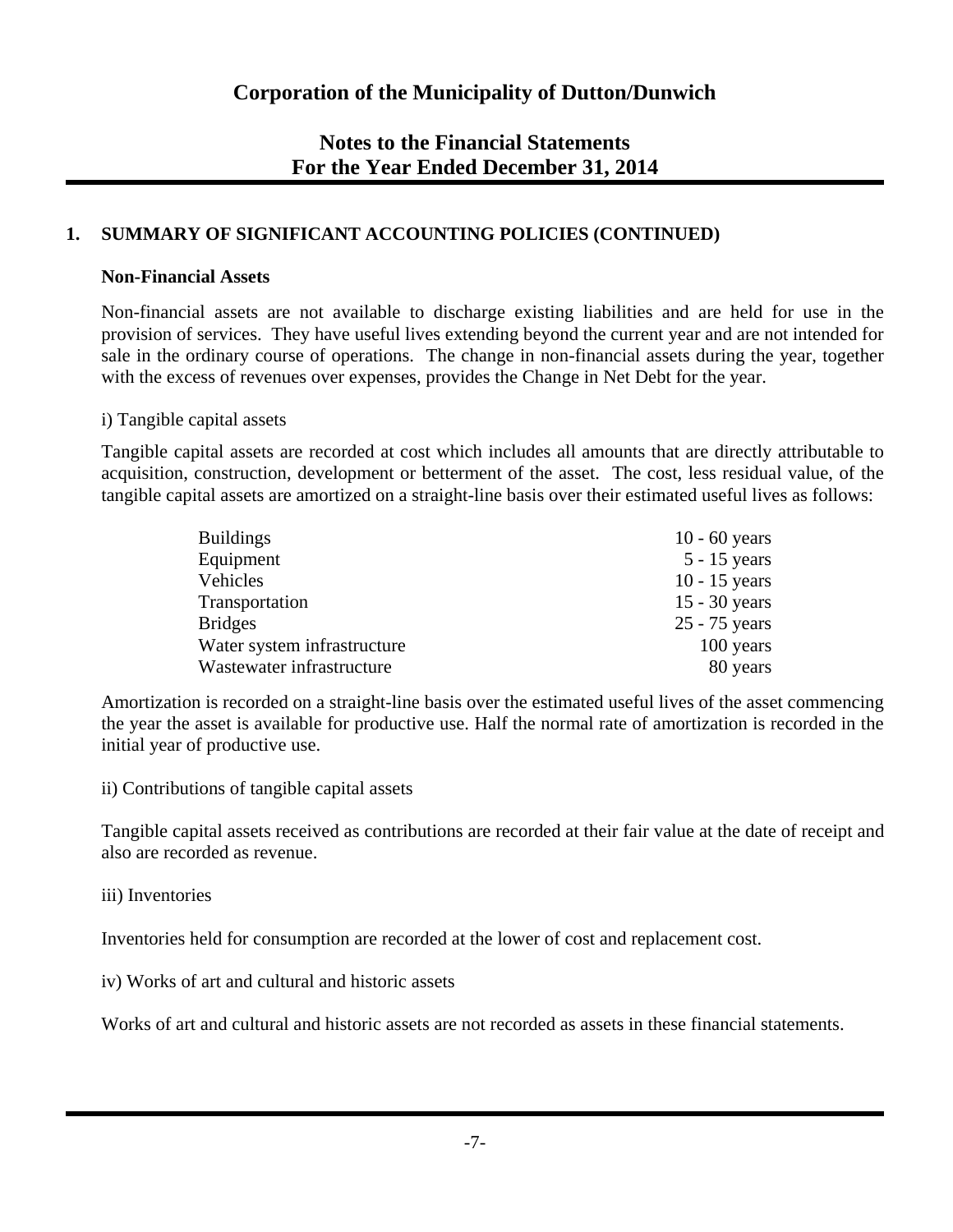### **1. SUMMARY OF SIGNIFICANT ACCOUNTING POLICIES (CONTINUED)**

#### **Deferred Revenue**

Government transfers, contributions and other amounts are received from third parties pursuant to legislation, regulation or agreement and may only be used in the conduct of certain programs, in the completion of specific work. In addition, certain user charges and fees which have been collected but for which the related services have yet to be performed. Revenue is recognized in the period when the related expense is incurred and services performed.

### **Solid Waste Landfill Closure and Post-Closure Liability**

Landfill closure and post-closure care requirements have been defined in accordance with industry standards and include covering and landscaping of the landfill, pumping of ground water and leachates from the site, and ongoing environmental monitoring, site inspection and maintenance. The Municipality discounts these future cash flows for closure and post-closure care activities at the Municipality's average long-term borrowing rate.

### **Government Transfers**

Government transfers are recognized in the financial statements as revenues in the period in which events giving rise to the transfer occur, providing the transfers are authorized, any eligibility criteria have been met including performance and return requirements, and reasonable estimates of the amounts can be determined. Any amount received but restricted is recorded as deferred revenue in accordance with Section 3100 of the Public Sector Accounting Handbook and recognized as revenue in the period in which the resources are used for the purpose specified.

In addition, the Municipality periodically receives senior government capital funding in the form of infrastructure grants and receives ongoing funding from the federal government as a result of an allocation of the gas tax funds.

### **Employee Benefit Plans**

The Municipality accounts for its participation in the Ontario Municipal Employees Retirement System (OMERS), a multi-employer public sector pension fund, as a defined contribution plan. The OMERS plan specifies the retirement benefits to be received by the employees based on the length of service and pay rates. Employee benefits include post employment benefits. Post employment benefits are subject to actuarial valuations and are accrued in accordance with the projected benefit method, prorated on service and management's best estimate of salary escalation and retirement ages of employees. Any actuarial gains and losses related to past service of employees are amortized over the expected average remaining service period.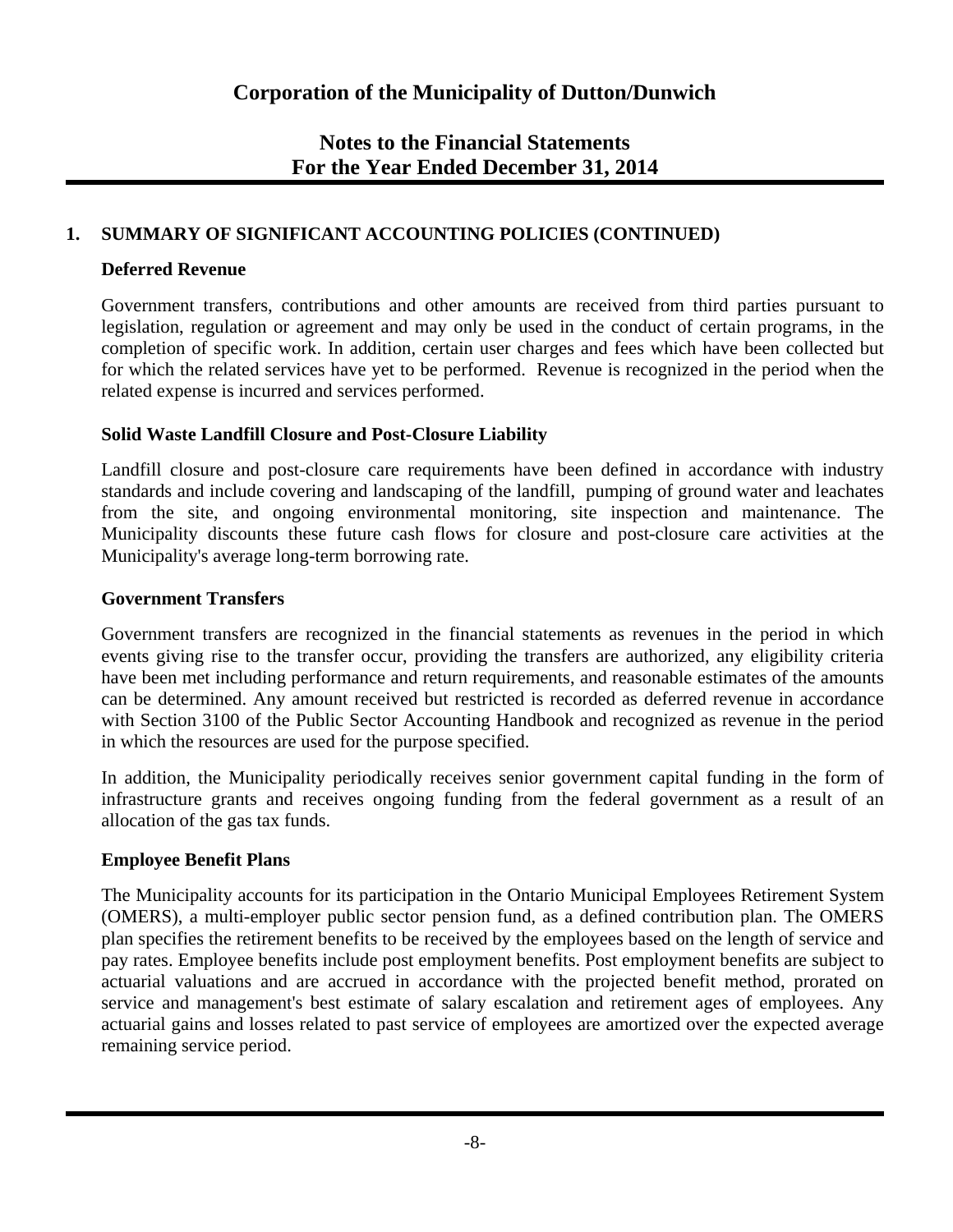### **1. SUMMARY OF SIGNIFICANT ACCOUNTING POLICIES (CONTINUED)**

### **Tax Revenues**

In 2014 the Municipality received \$2,800,557 (2013 - \$2,546,825) in property tax revenues for municipal purposes. The authority to levy and collect property taxes is established under the Municipal Act 2001, the Assessment Act, the Education Act, and other legislation.

The property tax levy is determined each year through Council's approval of the annual budget. Municipal tax rates are set annually by Council for each class or type of property, in accordance with legislation and Council-approved policies, in order to raise the revenue required to meet operating budget requirements. Education tax rates are established by the Province each year in order to fund costs of education on a Province-wide basis.

Taxation revenues are recorded at the time billings are issued. Additional property tax revenue can be added throughout the year, related to new properties that become occupied, or that become subject to property tax, after the return of the annual assessment roll used for billing purposes. The Municipality may receive supplementary assessment rolls over the course of the year from MPAC that identify new or omitted assessments. Property taxes for these supplementary/omitted amounts are then billed according to the approved tax rate for the property class.

Taxation revenues in any year may also be reduced as a result of reductions in assessment value rising from assessment and/or tax appeals. Each year, an amount is identified to cover the estimated amount of revenue loss attributable to assessment appeals, tax appeals or other deficiencies in tax revenue (e.g. uncollectible amounts, write-offs, etc.).

### **Use of Estimates**

The preparation of financial statements in conformity with Canadian public sector accounting standards requires management to make estimates and assumptions that affect the reported amounts of assets and liabilities and disclosure of contingent assets and liabilities at the date of the financial statements, and the reported amounts of revenues and expenses during the period. Significant estimates include assumptions used in estimating provisions for accrued liabilities, allowances for vacancies, rebates and uncollectible property taxes and in performing actuarial valuations of employee future benefits.

In addition, the Municipality's implementation of the Public Sector Accounting Handbook PS3150 has required management to make estimates of historical costs and useful lives of tangible capital assets.

Actual results could differ from management's best estimates as additional information becomes available in the future.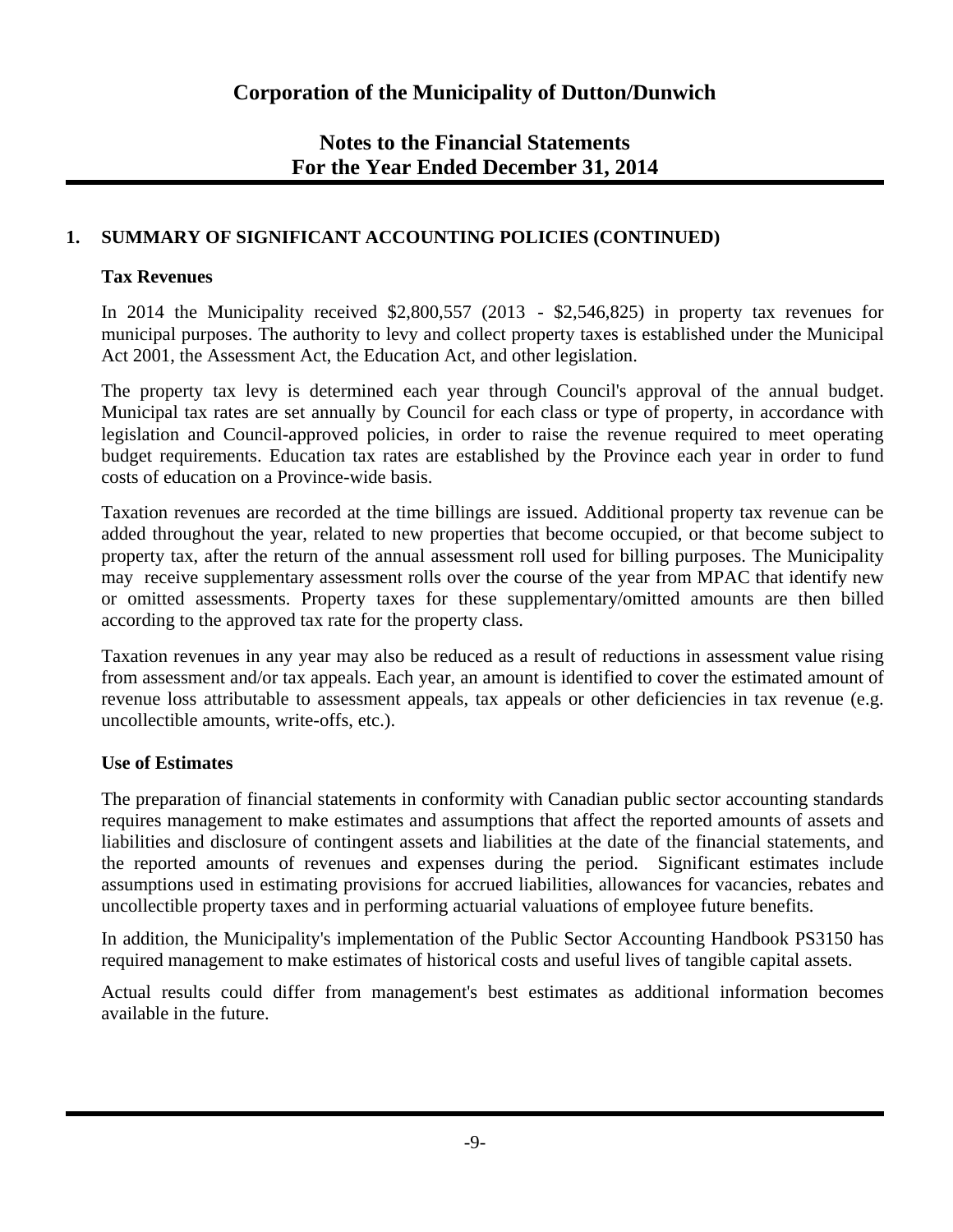### **1. SUMMARY OF SIGNIFICANT ACCOUNTING POLICIES (CONTINUED)**

#### **Financial Instruments**

The Municipality's financial instruments and consist of cash and cash equivalents, accounts receivable, taxes receivable, accounts payable and accrued liabilities and long-term liabilities. Unless otherwise noted, it is management's opinion that the Corporation is not exposed to significant interest, currency, or credit risk arising from these financial instruments.

### **2. TANGIBLE CAPITAL ASSETS**

|                                         | <b>Net Book Value</b>  |              |  |
|-----------------------------------------|------------------------|--------------|--|
|                                         | 2014                   | 2013         |  |
|                                         | $\mathbf{\mathcal{S}}$ | $\mathbb{S}$ |  |
| <b>General</b>                          |                        |              |  |
| Land                                    | 2,218,008              | 2,206,711    |  |
| <b>Buildings</b>                        | 5,148,456              | 5,309,444    |  |
| Machinery and equipment                 | 862,064                | 761,291      |  |
| Vehicles                                | 1,412,001              | 1,480,664    |  |
| <b>Infrastructure</b>                   |                        |              |  |
| <b>Bridges</b>                          | 1,908,183              | 1,942,367    |  |
| Roads and related transportation assets | 3,261,448              | 3,202,379    |  |
| Water system infrastructure             | 11,775,632             | 11,897,341   |  |
| Wastewater infrastructure               | 3,149,452              | 2,684,166    |  |
|                                         | 29,735,244             | 29,484,363   |  |
| Assets under construction               |                        |              |  |
|                                         | 29,735,244             | 29,484,363   |  |

For additional information, see the Consolidated Schedule of Tangible Capital Assets.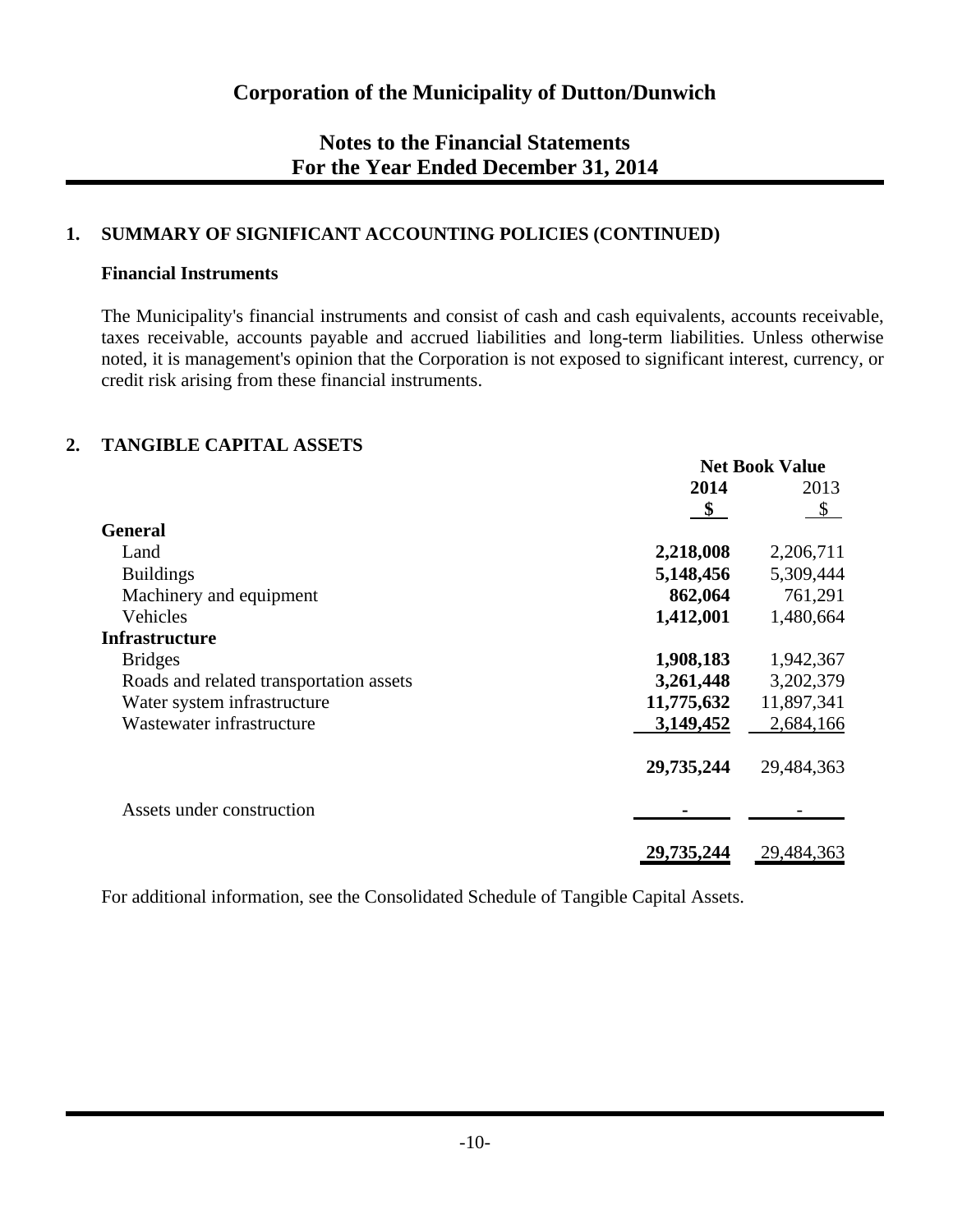### **3. LANDFILL CLOSURE AND POST-CLOSURE LIABILITY**

The Ontario Environmental and Protection Act sets out regulatory requirements to properly close and maintain all active and inactive landfill sites. Under environmental law, there is a requirement for closure and post-closure care of solid waste landfill sites.

The total undiscounted closure and post-closure care costs at December 31, 2014 are estimated to be \$15 million.

The estimated liability of \$31,184 (2013 - \$30,293) represents the sum of the discounted future cash flows for closure and post-closure care activities discounted at the Municipality's current long term borrowing rate of 5.0%. The estimated remaining capacity of the Municipality site is approximately 241,000 cubic metres, which will be filled in 121 years. Post-closure care is estimated to continue for a period of 25 years.

The liability is expected to be funded through budget allocation to a landfill reserve over the remaining life of the landfill.

#### **4. DEFERRED REVENUE**

A requirement of the public sector accounting principles of the Canadian Institute of Chartered Accountants, is that obligatory reserve funds be reported as deferred revenue. This requirement is in place as provincial legislation restricts how these funds may be used and under certain circumstances these funds may possibly be refunded. The balances in the obligatory reserve funds of the Municipality are summarized below, in addition to other deferred revenues:

|                                 | 2014   | 2013    |
|---------------------------------|--------|---------|
|                                 |        |         |
| <b>Obligatory Reserve Funds</b> |        |         |
| Recreation land                 | 22,030 | 21,530  |
| Federal Gas Tax                 | 45,010 | 80,000  |
|                                 | 67,040 | 101,530 |
| <b>Other Deferred Revenue</b>   | 14,380 | 261,377 |
|                                 |        |         |
|                                 | 81,420 | 362,907 |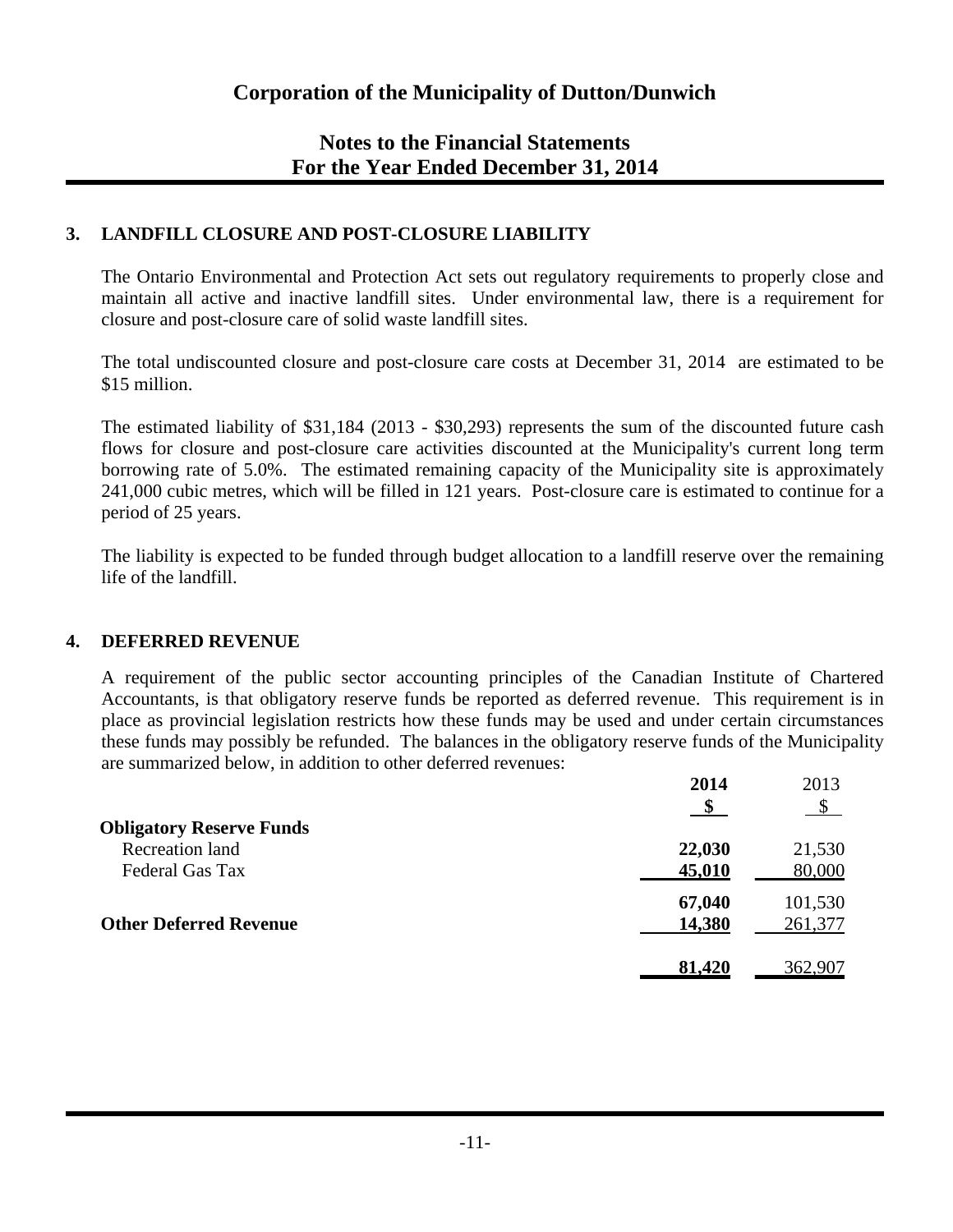### **5. NET LONG-TERM LIABILITIES**

a) The balance of net long-term liabilities reported on the Statement of Financial Position consists of the following:

|                                                                                                    |                           |                                            |                              |                    |                              | 2014<br>\$              | 2013<br>$\mathbb{S}$   |
|----------------------------------------------------------------------------------------------------|---------------------------|--------------------------------------------|------------------------------|--------------------|------------------------------|-------------------------|------------------------|
| Total long-term liabilities incurred by the municipality<br>and outstanding at the end of the year |                           |                                            |                              |                    |                              | 3,482,888               | 3,509,104              |
| Tile drainage loans assumed by individuals                                                         |                           |                                            |                              |                    |                              | (157, 567)              | (199, 168)             |
| Total long-term liabilities at the end of the year                                                 |                           |                                            |                              |                    | 3,325,321                    |                         | 3,309,936              |
| b) Principal repayments are summarized as follows:                                                 |                           |                                            |                              |                    |                              |                         |                        |
| Recoverable from:                                                                                  | 2015<br>$\sqrt{s}$        | 2016<br>$\mathbf{\underline{\mathcal{E}}}$ | 2017<br>$\sqrt{\frac{1}{2}}$ | 2018<br>$\sqrt{S}$ | 2019<br>$\sqrt{\frac{1}{2}}$ | Beyond<br>$\mathcal{S}$ | Total<br>$\mathcal{S}$ |
| General tax revenue<br>User charges                                                                | 135,562<br><u>271,394</u> | 119,359<br>281,635                         | 123,562<br>370,136           | 412,768<br>942,500 | 294,051<br>230,435           | 143,919                 | 1,085,302<br>2,240,019 |
|                                                                                                    | 406,956                   | 400,994                                    | 493,698                      | 1,355,268          | 524,486                      | 143,919                 | 3,325,321              |

- c) All long-term liabilities issued on or before December 31, 1992 have received approval of the Ontario Municipal Board. Long-term liabilities issued after January 31, 1993 have been approved by by-law. The annual principal and interest payments required to service these liabilities are within the annual debt repayment limit prescribed by the Ministry of Municipal Affairs and Housing
- d) Interest rates range from 2.11% to 8.85%. Interest expense on long-term liabilities in 2014 amounted to \$149,643 (2013 - \$149,211).
- e) The Municipality is contingently liable for municipality debt with respect to tile drainage loans. The total amount outstanding as at December 31, 2014 is \$157,567 (2013 - \$199,168) and is not recorded on the Statement of Financial Position.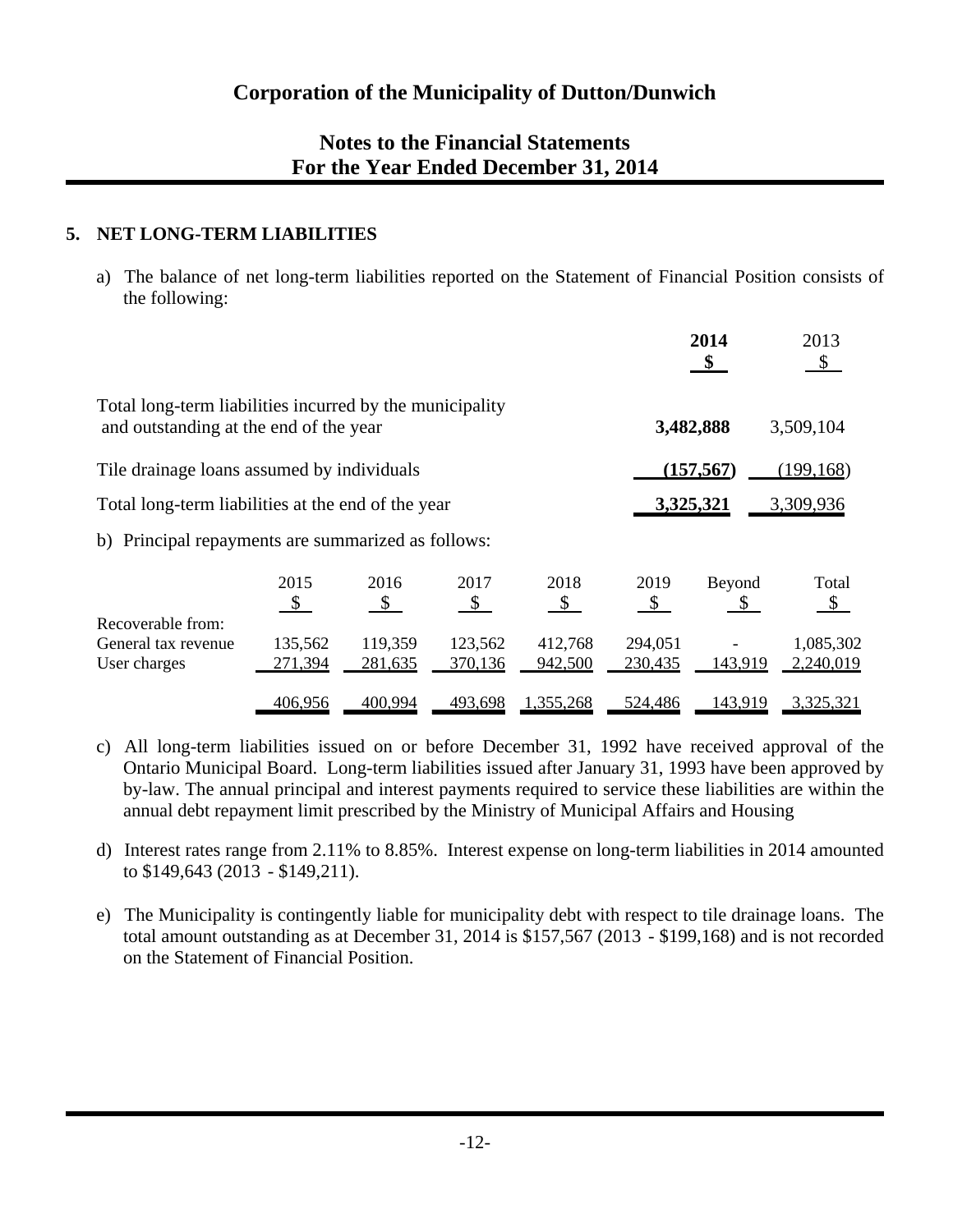### **6. ACCUMULATED SURPLUS**

The accumulated surplus consists of individual fund surplus/(deficit), reserves and amounts invested in tangible capital assets as follows:

|                                                      | 2014              | 2013        |
|------------------------------------------------------|-------------------|-------------|
|                                                      | $\mathbf{\$}$     | \$          |
| <b>SURPLUS (DEFICIT)</b>                             |                   |             |
| General revenue fund                                 | (617, 655)        | (717, 815)  |
| Benefitting land owners                              | (138,766)         | (61, 674)   |
| Invested in tangible capital assets                  | 29,735,244        | 29,484,363  |
| Reserves                                             | 986,449           | 965,345     |
|                                                      | 29,965,272        | 29,670,219  |
| <b>AMOUNTS TO BE RECOVERED</b>                       |                   |             |
| Net long-term liabilities                            | (3,325,321)       | (3,309,936) |
| <b>ACCUMULATED SURPLUS</b>                           | <u>26,639,951</u> | 26,360,283  |
| <b>RESERVES</b>                                      |                   |             |
| Reserves set aside for specific purposes by Council: |                   |             |
| Working capital                                      | 264,231           | 264,231     |
| Fire purposes                                        | 9,750             | 9,342       |
| Roadway purposes                                     | 13,325            | 24,175      |
| Sewage purposes                                      | (15, 837)         | 5,455       |
| Waterworks purposes                                  | 356,566           | 307,299     |
| Landfill purposes                                    | 10,000            | 10,000      |
| Recreation purposes                                  | 18,155            | 13,155      |
| Tri-county water system                              | 180,608           | 180,608     |
| Dutton Hydro Limited                                 | 141,815           | 141,815     |
| Other purposes                                       | 7,836             | 9,265       |
| Total reserves                                       | <u>986,449</u>    | 965,345     |

### **7. TRUST FUNDS**

Trust funds administered by the Municipality amounting to \$69,923 (2013 - \$67,827) have not been included in the Statement of Financial Position nor have their operations been included in the Statement of Operations.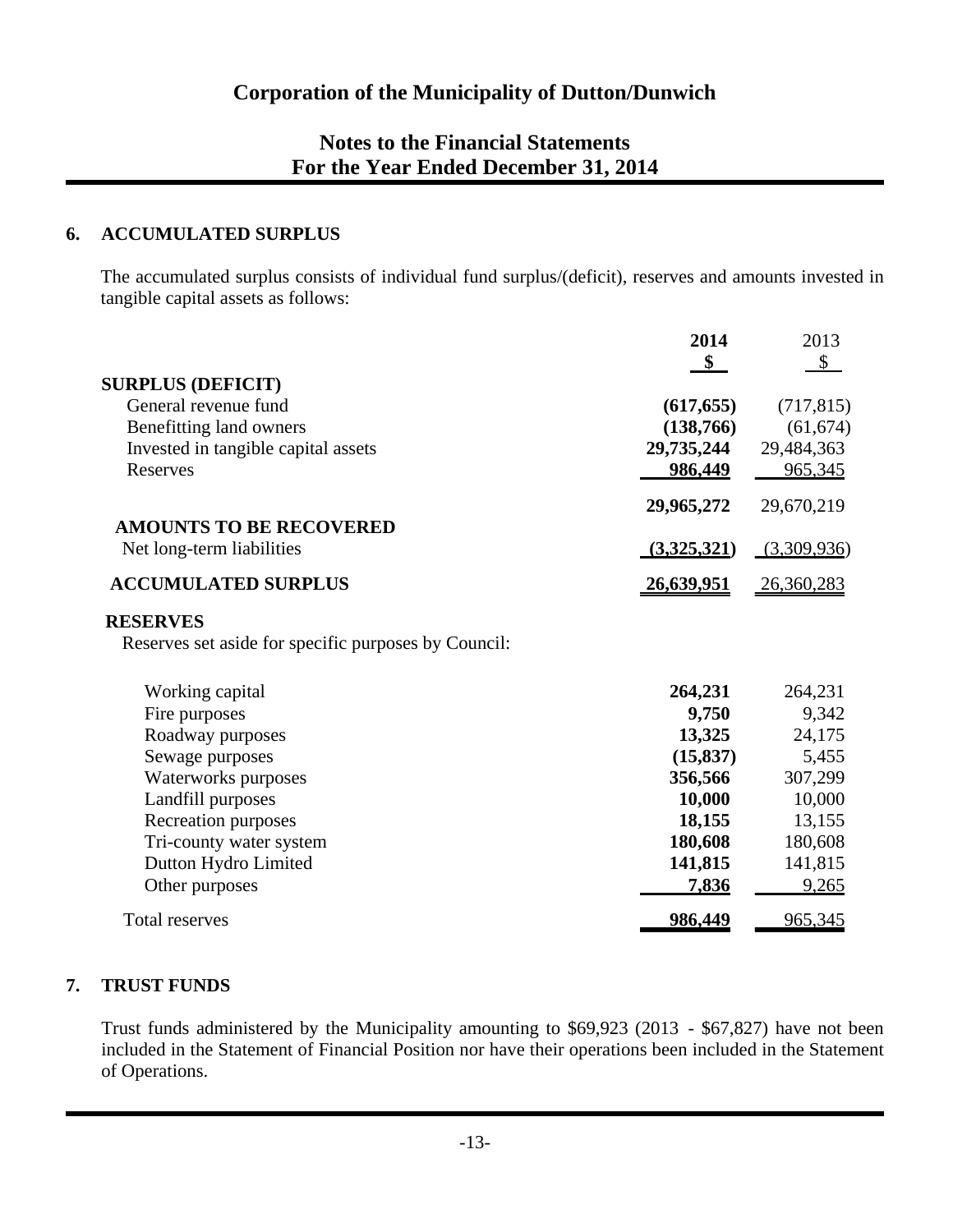### **8. PENSION AGREEMENTS**

The Municipality makes contributions to the Ontario Municipal Employees Retirement Fund (OMERS), which is a multi-employer plan, on behalf of its staff. The plan is a defined benefit plan which specifies the amount of the retirement benefit to be received by the employees based on the length of service and rates of pay. Each year, an independent actuary determines the funding status of OMERS Primary Pension Plan (the Plan) by comparing the actuarial value of invested assets to the estimated present value of all pension benefits the members have earned to date. The most recent actuarial valuation of the Plan was conducted December 31, 2014, and the results of this valuation disclosed actuarial liabilities of \$76.9 billion in respect of benefits accrued for service with actuarial assets at that date of \$69.8 billion leaving an actuarial deficit of \$7.1 billion.

Since any surpluses or deficits are a joint responsibility of all Ontario municipalities and their employees, the Municipality does not recognize any share of the OMERS Pension surplus or deficit in these consolidated financial statements.

The amount contributed to OMERS for 2014 was \$125,068 (2013 - \$123,407).

### **9. OPERATION OF THE COUNTY OF ELGIN AND SCHOOL BOARDS**

During 2014, requisitions were made by the County of Elgin and the school boards requiring the Municipality to collect property taxes and payments in lieu of property taxes on their behalf. The amounts collected and remitted are summarized below:

|                                    | School        |                  |
|------------------------------------|---------------|------------------|
|                                    | <b>Boards</b> | County           |
|                                    |               |                  |
| Taxation                           | 820,807       | 2,055,799        |
| Share of payments in lieu of taxes | 89,116        | 81,736           |
| Amounts requisitioned              | 909,923       | <u>2,137,535</u> |

### **10. PUBLIC SECTOR SALARY DISCLOSURE**

In 2014, no employees were paid a salary, as defined in the Public Sector Salary Disclosure Act, 1996, of \$100,000 or more by Municipality.

### **11. CONTINGENT LIABILITIES**

From time to time, the Municipality is subject to claims and other lawsuits that arise in the ordinary course of business. These claims may be covered by the Municipality's insurance up to a maximum amount per occurrence. In the opinion of management, any litigation, if successful would not have a material impact on the financial position of the Municipality.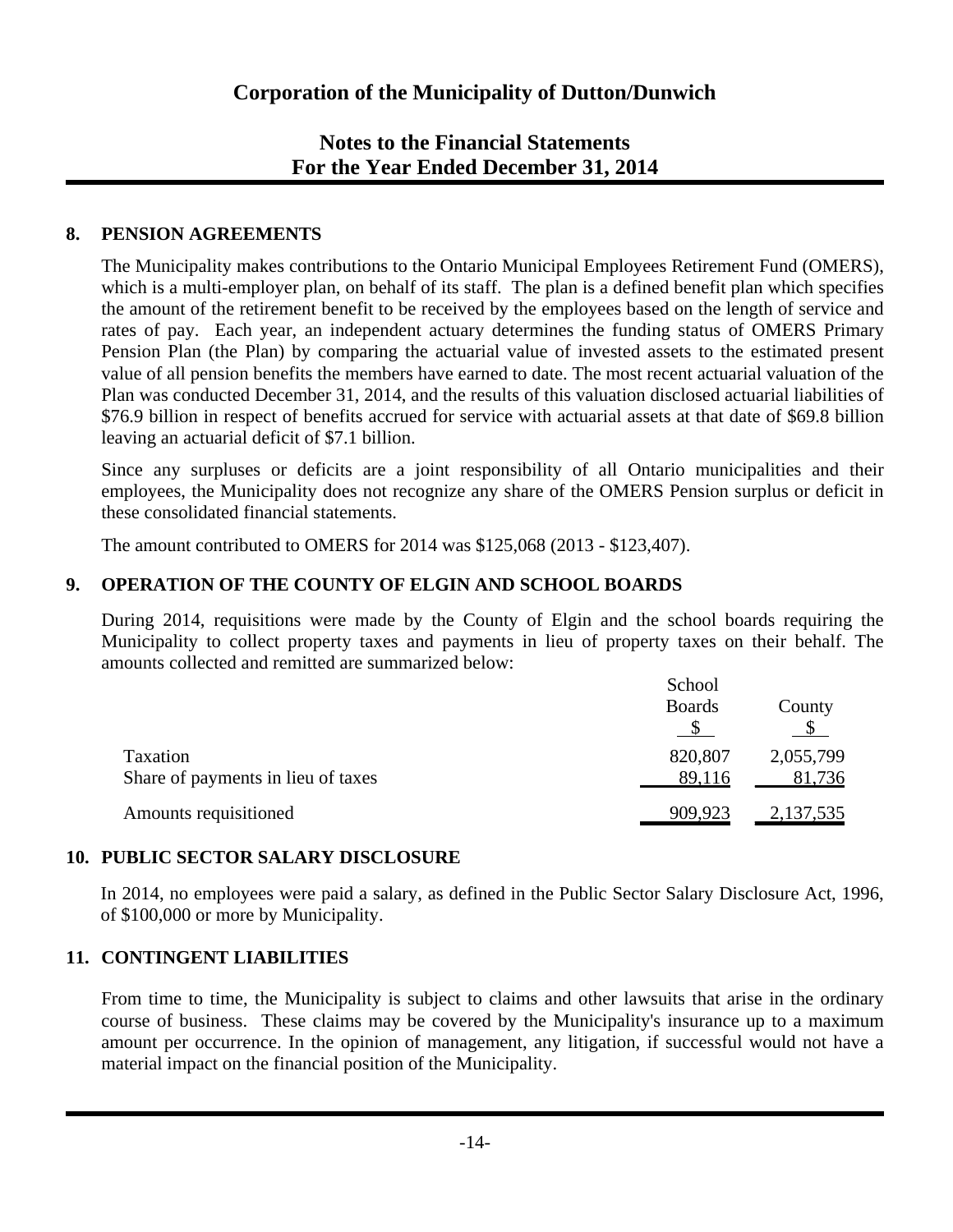### **12. BUDGET FIGURES**

The operating budget approved by Council for 2014 is not prepared on a basis consistent with that used to report actual results (Public Sector Accounting Standards). The budget was prepared on a modified accrual basis while Public Sector Accounting Standards now require a full accrual basis to be used. As a result, the budget figures presented in the Statement of Operations and Accumulated Surplus represent the budget adopted by Council on April 9, 2014 with adjustments as follows:

|       |                                                                      |               | 2014      |  |  |  |
|-------|----------------------------------------------------------------------|---------------|-----------|--|--|--|
|       | Budget by-law surplus for the year                                   |               | \$        |  |  |  |
| Add:  | Capital expenditures                                                 | 1,749,764     |           |  |  |  |
|       | Budget transfers to accumulated surplus                              |               |           |  |  |  |
|       | Principal payments on debt                                           | 462,550       |           |  |  |  |
| Less: | New debenture debt                                                   | 1,024,175     |           |  |  |  |
|       | Budget transfers from accumulated surplus                            |               | 20,030    |  |  |  |
|       | Amortization                                                         |               |           |  |  |  |
|       | Budget surplus per Statement of Operations and Accumulated Surplus   | 1,168,109     |           |  |  |  |
|       | 13. SUPPLEMENTARY INFORMATION:                                       |               |           |  |  |  |
|       |                                                                      | 2014          | 2013      |  |  |  |
|       |                                                                      | $\frac{1}{2}$ | \$        |  |  |  |
|       | [a] Current fund expenditures by object:                             |               |           |  |  |  |
|       | Salaries, wages and employee benefits                                | 2,292,723     | 2,347,196 |  |  |  |
|       | Long-term debt interest expense                                      | 149,643       | 149,211   |  |  |  |
|       | Materials and supplies                                               | 2,738,895     | 2,149,718 |  |  |  |
|       | Contracted services                                                  | 1,008,717     | 1,176,896 |  |  |  |
|       | Rents and financial expenses                                         | 25,646        | 38,152    |  |  |  |
|       | Amortization                                                         | 857,276       | 834,140   |  |  |  |
|       | Transfer to others                                                   | 128,023       | 137,019   |  |  |  |
|       |                                                                      | 7,200,923     | 6,832,332 |  |  |  |
|       | [b] Change in non-cash assets and liabilities related to operations: |               |           |  |  |  |
|       | (Increase) in taxes receivable                                       | (137,981)     | (30, 469) |  |  |  |
|       | (Increase) decrease in accounts receivable                           | (75, 190)     | 141,886   |  |  |  |
|       | (Increase) in inventories and prepaid expenses                       | (56, 632)     | (11,406)  |  |  |  |
|       | Increase in accounts payable and accrued liabilities                 | 124,327       | 227,754   |  |  |  |
|       | (Decrease) increase in deferred revenue                              | (281, 487)    | 293,329   |  |  |  |
|       |                                                                      | (426, 963)    | 621,094   |  |  |  |
|       |                                                                      |               |           |  |  |  |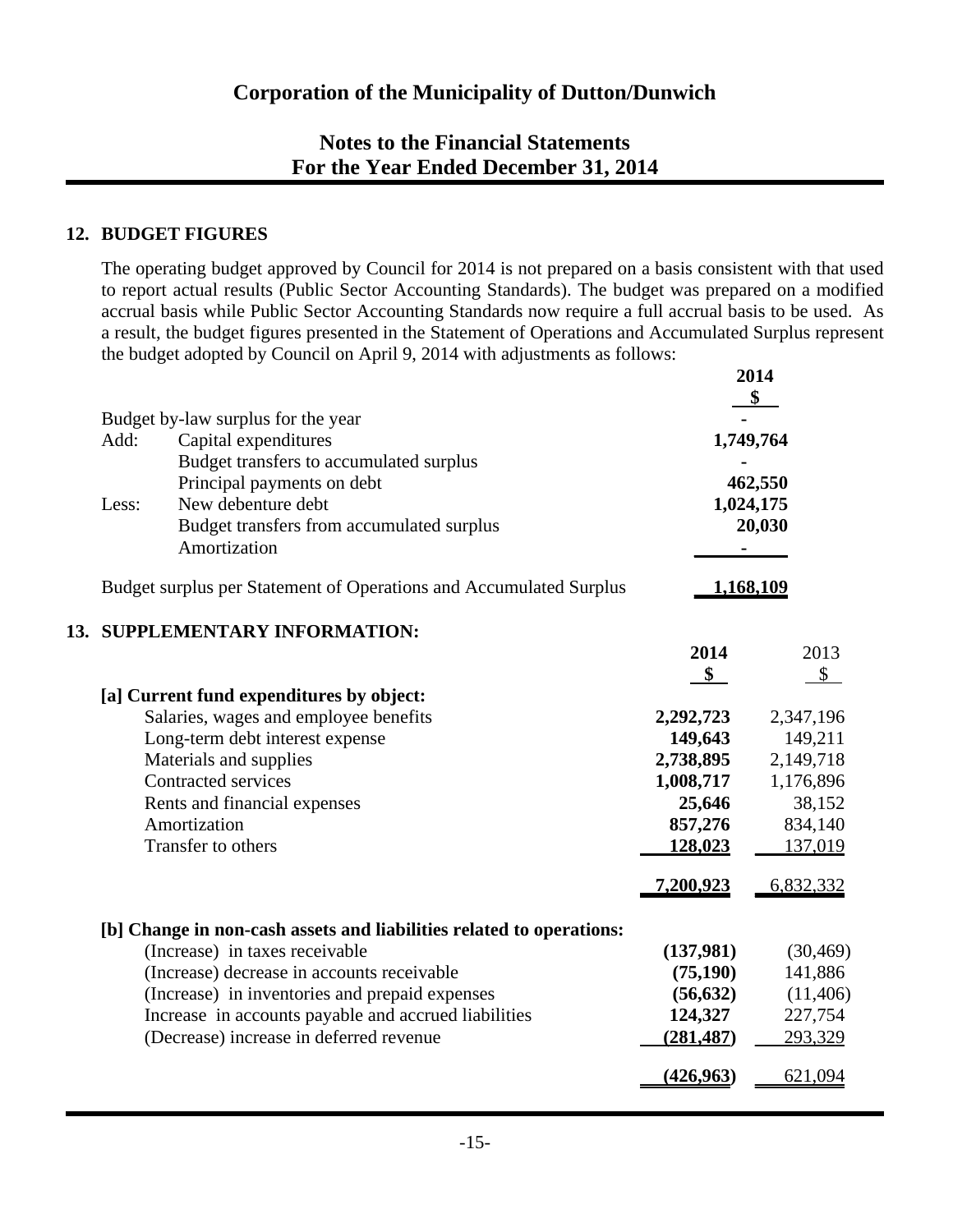### **14. SEGMENTED INFORMATION**

The Municipality is a diversified municipal government institution that provides a wide range of services to its citizens, including police, fire, transportation, recreation and environmental. For management reporting purposes the Municipality's operations and activities are organized and reported by department. Funds were created for the purpose of recording specific activities to attain certain objectives in accordance with special regulations, restrictions or limitations.

Municipal services are provided by departments and their activities are reported in these funds. Certain departments that have been separately disclosed in the segmented information, along with the services they provided, are as follows:

#### **General government**

General government is comprised of municipal council, corporate management and program support.

#### **Protection services**

Protection services are comprised of fire protection, policing, conservation authority, building inspection and animal control, and emergency measures.

#### **Transportation services**

Transportation services are comprised of roads, bridges, winter control, parking and street lighting.

#### **Environmental services**

Environmental services are comprised of the provision of safe drinking water, the collection and treatment of waste water, and waste collection, disposal and recycling.

#### **Health services**

Health services include operation of the medical centre and maintenance of municipal cemeteries.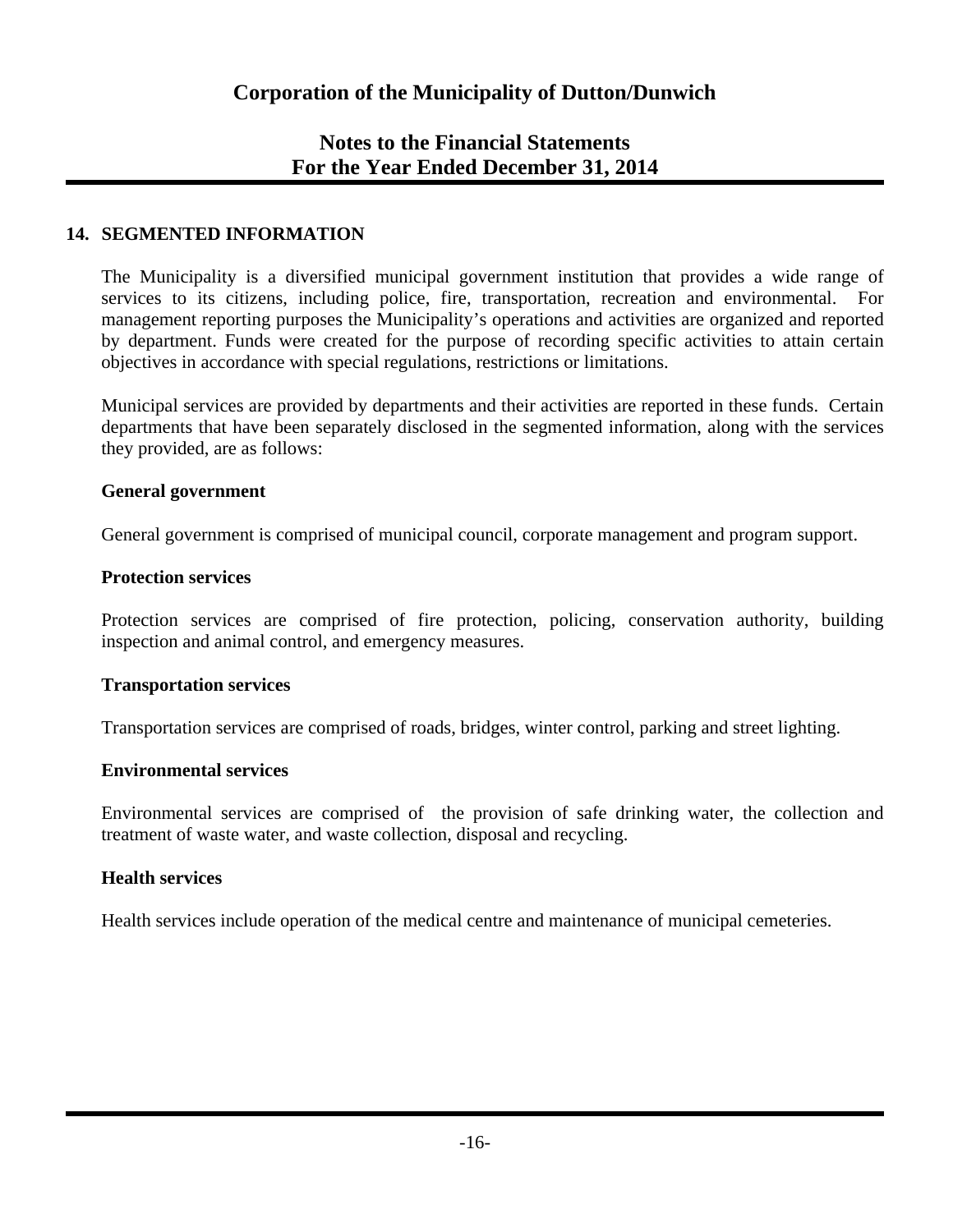### **14. SEGMENTED INFORMATION (CONTINUED)**

#### **Recreation and cultural services**

Recreation and cultural services are comprised of parks, recreation programs and facilities, and cultural services.

#### **Planning and development services**

Planning and development services are comprised of planning and zoning, commercial and industrial development, economic development and tourism, and agricultural and drainage services.

For each reported segment, revenues and expenses represent both amounts that are directly attributable to the segment and amounts that are allocated on a reasonable basis. Therefore, certain allocation methodologies are employed in the preparation of segmented financial information. Property taxation and taxation from other governments have been allocated to the general government segment.

The accounting policies used in these segments are consistent with those followed in the preparation of the consolidated financial statements as disclosed in Note 1. For additional information see the Schedule of Segment Disclosure.

### **15. CONTRACTUAL OBLIGATIONS - JOINT AREA WATER SERVICE BOARD**

Pursuant to by-law 2014-13, dated May 14, 2014, the Municipality of Dutton/Dunwich has entered into an agreement with the Municipal Corporations of West Elgin, Southwest Middlesex, Chatham-Kent, and Newbury (Members) to establish a separate and distinct joint municipal service board (Area Water Board) whose responsibility is the management and control of the existing water recovery and treatment system (System) located in the Municipality of West Elgin, in accordance with the provisions and terms of the agreement. The individual member municipal water distribution systems are not subject to this agreement. The Municipality of West Elgin is the administering municipality for the Area Water Board.

The members have also agreed to terminate the existing Purchase Capacity Agreement and Management Agreements, dated November 1991, to enter into this new agreement.

Included in the Statement of Operations are the charges for the purchase of water of \$364,067 (2013 - \$279,142). The Statement of Financial Position does not reflect any assets or liabilities pertaining to the water system except to the extent of any charges due to the Municipality of West Elgin.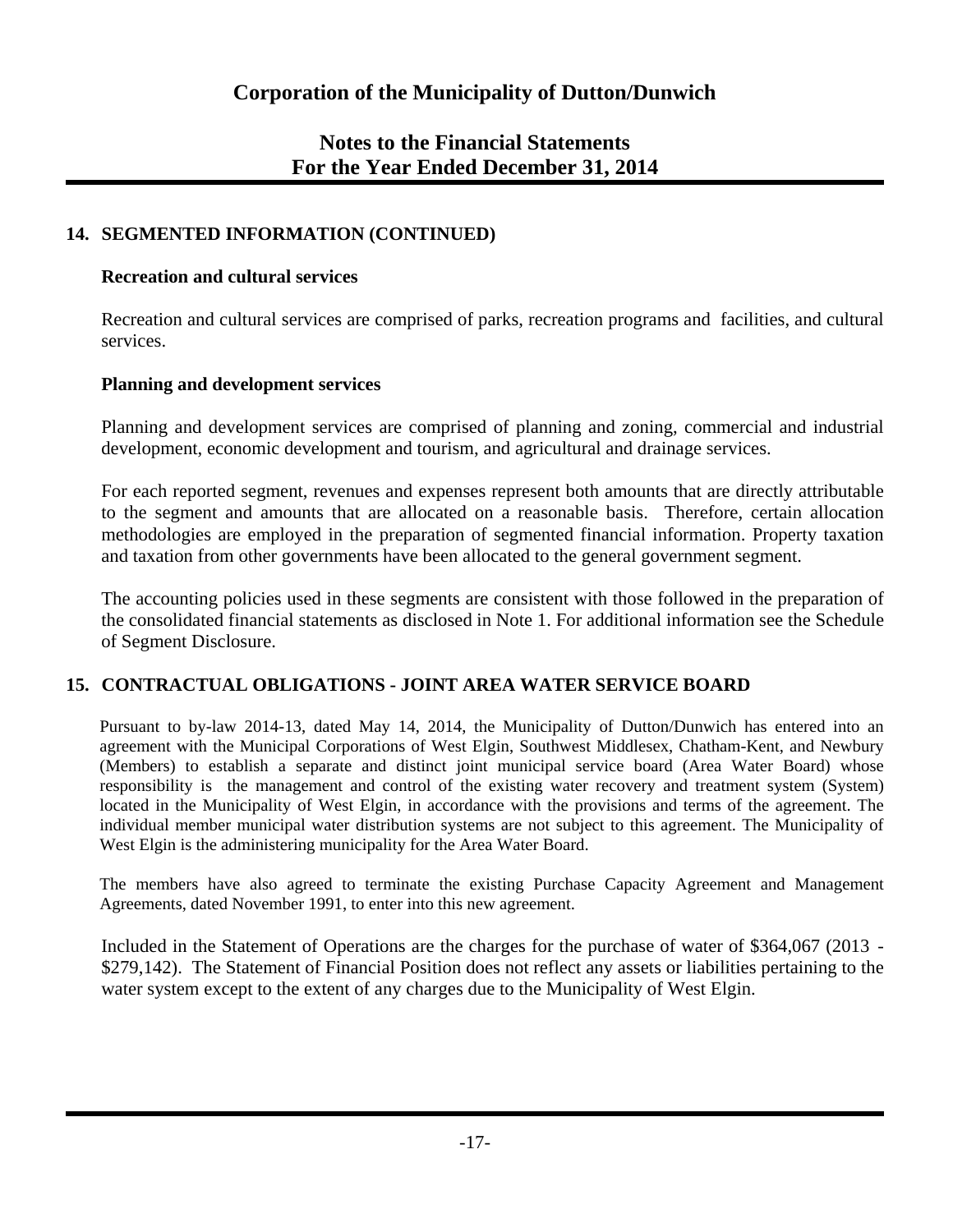## **Schedule of Segment Disclosure For the Year Ended December 31, 2014**

|                                          |               |                 |                 |                 |               |               | Planning and             |               |
|------------------------------------------|---------------|-----------------|-----------------|-----------------|---------------|---------------|--------------------------|---------------|
|                                          | General       | Protection      | Transportation  | Environmental   | Health        | Recreation    | Development              |               |
|                                          | Government    | <b>Services</b> | <b>Services</b> | <b>Services</b> | Services      | Services      | <b>Services</b>          | Total         |
|                                          | $\mathcal{S}$ | $\mathcal{S}$   | $\mathcal{S}$   | $\mathcal{S}$   | $\mathcal{S}$ | $\mathcal{S}$ | $\mathcal{S}$            | $\mathcal{S}$ |
| <b>REVENUES</b>                          |               |                 |                 |                 |               |               |                          |               |
| Taxation and local improvements          | 558,059       | 667,485         | 1,034,633       | 327,562         | 100,099       | 233,561       | 239,537                  | 3,160,936     |
| Sales of services and regulatory fees    | 132,500       | 95,888          | 15,423          | 1,349,161       | 146,910       | 68,164        | 6,800                    | 1,814,846     |
| Government transfers                     | 972,512       | 193,910         | 567,149         | 555,705         |               | 10,212        | 81,966                   | 2,381,454     |
| Other                                    | 97,454        | 5,200           |                 |                 | 100           | 43,392        | $\overline{\phantom{a}}$ | 146,146       |
| (Loss) on disposal of capital assets     |               | (854)           |                 | (21, 937)       |               |               |                          | (22, 791)     |
|                                          | 1,760,525     | 961,629         | 1,617,205       | 2,210,491       | 247,109       | 355,329       | 328,303                  | 7,480,591     |
| <b>EXPENSES</b>                          |               |                 |                 |                 |               |               |                          |               |
| Salaries, wages and employee benefits    | 622,115       | 302,536         | 627,959         | 351,730         | 148,856       | 183,140       | 56,387                   | 2,292,723     |
| Interest on long-term debt               | 946           | 5,854           | 15,456          | 109,287         | 4,088         | 10,832        | 3,180                    | 149,643       |
| Materials and supplies                   | 283,583       | 112,151         | 1,058,288       | 768,293         | 95,397        | 203,335       | 217,848                  | 2,738,895     |
| Contracted services, rents and financial | 58,214        | 557,782         | 12,290          | 327,978         | 19,078        | 42,968        | 16,053                   | 1,034,363     |
| <b>External transfers</b>                | 19,425        | 43,151          |                 |                 |               | 65,447        | $\overline{\phantom{a}}$ | 128,023       |
| Amortization                             | 30,433        | 48,078          | 407,162         | 307,985         | 7,000         | 56,618        | $\overline{\phantom{a}}$ | 857,276       |
|                                          | 1,014,716     | 1,069,552       | 2,121,155       | ,865,273        | 274,419       | 562,340       | 293,468                  | 7,200,923     |
| <b>ANNUAL SURPLUS (DEFICIT)</b>          | 745,809       | (107, 923)      | (503,950)       | 345,218         | (27,310)      | (207, 011)    | 34,835                   | 279,668       |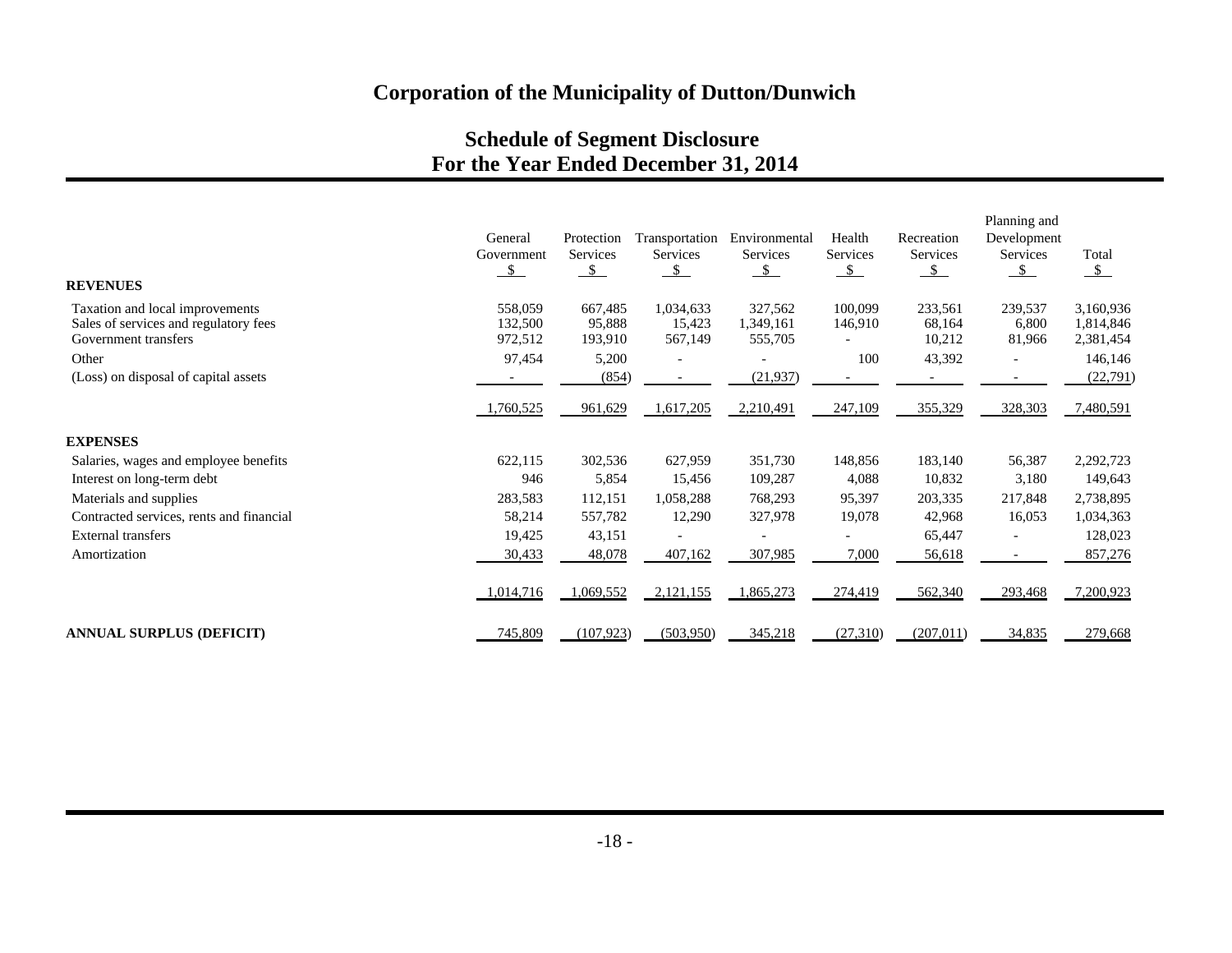# **Schedule of Segment Disclosure For the Year Ended December 31, 2013**

| <b>REVENUES</b>                          | General<br>Government<br>$\mathcal{S}$ | Protection<br>Services<br>$\mathcal{S}$ | Transportation<br><b>Services</b><br>$\mathcal{S}$ | Environmental<br>Services<br>$\mathcal{S}$ | Health<br>Services<br>$\mathcal{S}$ | Recreation<br>Services<br>$\mathcal{S}$ | Planning and<br>Development<br>Services<br>$\mathcal{S}$ | Total<br>$\frac{\mathsf{s}}{\mathsf{s}}$ |
|------------------------------------------|----------------------------------------|-----------------------------------------|----------------------------------------------------|--------------------------------------------|-------------------------------------|-----------------------------------------|----------------------------------------------------------|------------------------------------------|
| Taxation and local improvements          | 598,248                                | 436,151                                 | 670,997                                            | 670,514                                    | 92,820                              | 226,678                                 | 131,742                                                  | 2,827,150                                |
| Sales of services and regulatory fees    | 139,677                                | 84,076                                  | 14,360                                             | 1,284,271                                  | 130,349                             | 82,620                                  | 16,400                                                   | 1,751,753                                |
| Government transfers                     | 1,094,351                              | 191,379                                 | 491,919                                            | 104,964                                    |                                     | 76,100                                  | 45,807                                                   | 2,004,520                                |
| Other                                    | 82,268                                 | 6,500                                   |                                                    |                                            | 100                                 | 18,214                                  | $\overline{\phantom{a}}$                                 | 107,082                                  |
| Gain on disposal of capital assets       |                                        |                                         |                                                    | 8,000                                      |                                     |                                         |                                                          | 8,000                                    |
|                                          | 1,914,544                              | 718,106                                 | 1,177,276                                          | 2,067,749                                  | 223,269                             | 403,612                                 | 193,949                                                  | 6,698,505                                |
| <b>EXPENSES</b>                          |                                        |                                         |                                                    |                                            |                                     |                                         |                                                          |                                          |
| Salaries, wages and employee benefits    | 638,632                                | 283,877                                 | 668,234                                            | 369,145                                    | 158,929                             | 188,860                                 | 39,519                                                   | 2,347,196                                |
| Interest on long-term debt               | 1,373                                  | 7,277                                   | 16,931                                             | 108,510                                    | 3,288                               | 8,111                                   | 3,721                                                    | 149,211                                  |
| Materials and supplies                   | 325,032                                | 107,440                                 | 872,746                                            | 542,088                                    | 45,403                              | 112,175                                 | 144,834                                                  | 2,149,718                                |
| Contracted services, rents and financial | 74,796                                 | 528,858                                 |                                                    | 350,607                                    | 94,146                              | 29,601                                  | 34,992                                                   | 1,113,000                                |
| External transfers                       | 20,700                                 | 25,608                                  | 102,048                                            |                                            |                                     | 90,711                                  | $\overline{\phantom{a}}$                                 | 239,067                                  |
| Amortization                             | 29,927                                 | 42,272                                  | 397,483                                            | 305,248                                    | 6,450                               | 52,760                                  |                                                          | 834,140                                  |
|                                          | 1,090,460                              | 995,332                                 | 2,057,442                                          | 1,675,598                                  | 308,216                             | 482,218                                 | 223,066                                                  | 6,832,332                                |
| <b>ANNUAL SURPLUS (DEFICIT)</b>          | 824,084                                | (277, 226)                              | (880, 166)                                         | 392,151                                    | (84, 947)                           | (78, 606)                               | (29, 117)                                                | (133, 827)                               |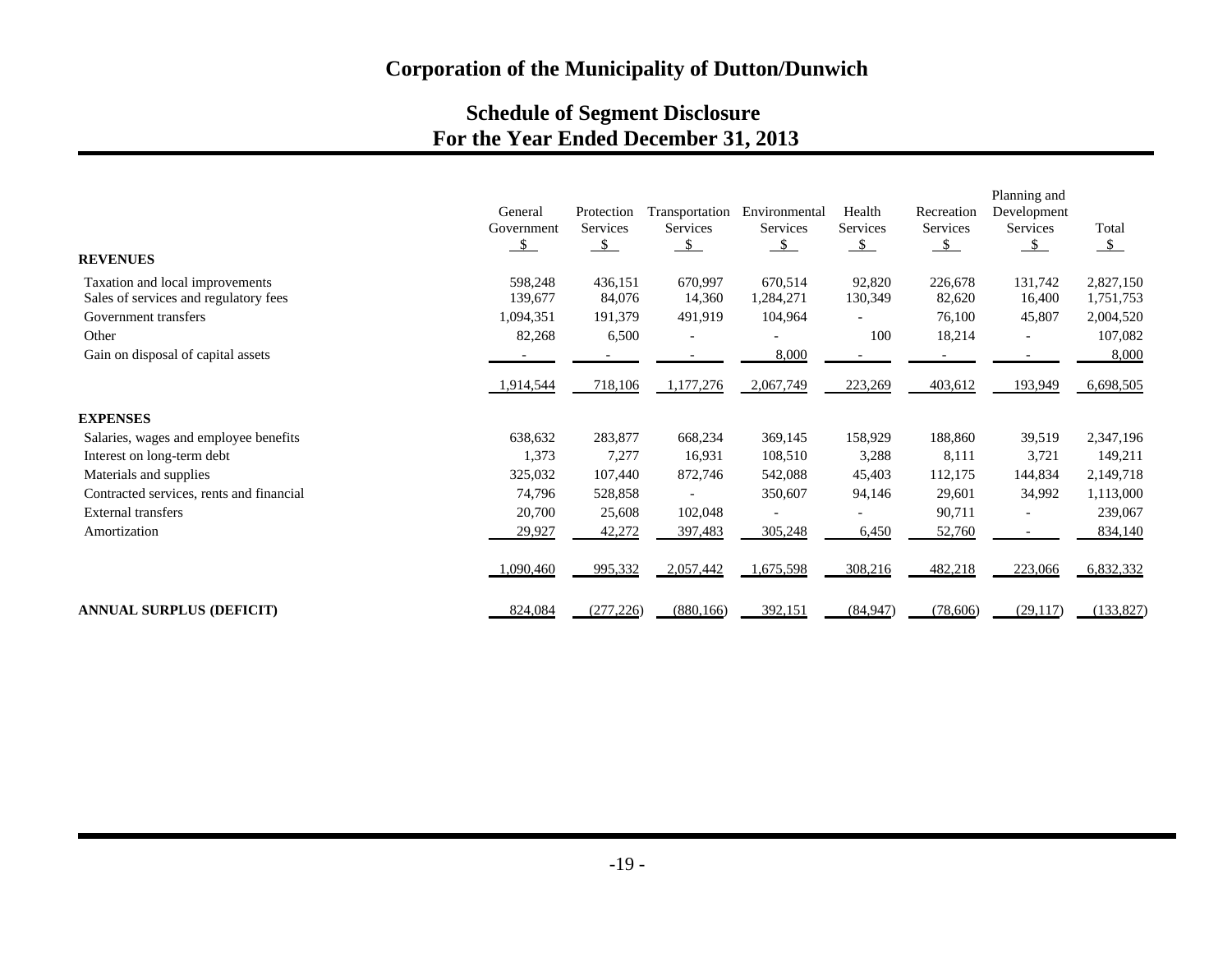## **Schedule of Tangible Capital Assets For the Year Ended December 31, 2014**

| <b>ASSET TYPE</b>                    | Opening<br>Historical<br>Cost<br><b>Balance</b><br>Jan 1/2014 | 2014<br>Acquisitions | 2014<br>Disposals        | 2014<br>Write-Offs       | Ending<br>Historica<br>Cost<br><b>Balance</b><br>Dec 31/2014 | Opening<br>Accumulated<br>Amortization<br>Balance<br>Jan 1/2014 | 2014<br>Disposals        | 2014<br>Amortization | 2014<br>Write-Offs       | Ending<br>Accumulated<br>Amortization<br><b>Balance</b><br>Dec 31/2014 | Ending<br>Net<br><b>Book</b><br>Value<br>Dec 31/2014 |
|--------------------------------------|---------------------------------------------------------------|----------------------|--------------------------|--------------------------|--------------------------------------------------------------|-----------------------------------------------------------------|--------------------------|----------------------|--------------------------|------------------------------------------------------------------------|------------------------------------------------------|
| <b>Infrastructure Related</b>        |                                                               |                      |                          |                          |                                                              |                                                                 |                          |                      |                          |                                                                        |                                                      |
| Linear - Roadways                    | 5,892,058                                                     | 281,148              |                          | ٠                        | 6,173,206                                                    | 2,689,679                                                       | $\overline{\phantom{a}}$ | 222,079              | ٠                        | 2,911,758                                                              | 3,261,448                                            |
| Linear - Water Services              | 13,631,573                                                    | 14,739               |                          | $\overline{\phantom{a}}$ | 13,646,312                                                   | 1,734,232                                                       | $\sim$                   | 136,448              | $\overline{\phantom{a}}$ | 1,870,680                                                              | 11,775,632                                           |
| Linear - Waste Water                 | 3,586,848                                                     | 534,281              | 45,000                   | ٠                        | 4,076,129                                                    | 902,682                                                         | 23,063                   | 47,058               |                          | 926,677                                                                | 3,149,452                                            |
| <b>Bridges</b>                       | 2,865,764                                                     | 945                  |                          |                          | 2,866,709                                                    | 923,397                                                         |                          | 35,129               |                          | 958,526                                                                | 1,908,183                                            |
| <b>Infrastructure Related Total</b>  | 25,976,243                                                    | 831,113              | 45,000                   |                          | 26,762,356                                                   | 6,249,990                                                       | 23,063                   | 440,714              |                          | 6,667,641                                                              | 20,094,715                                           |
| <b>General</b>                       |                                                               |                      |                          |                          |                                                              |                                                                 |                          |                      |                          |                                                                        |                                                      |
| Land                                 | 2,206,711                                                     | 11,297               |                          |                          | 2,218,008                                                    |                                                                 |                          |                      |                          |                                                                        | 2,218,008                                            |
| <b>Buildings</b>                     | 9,206,661                                                     | 29,335               | $\overline{\phantom{a}}$ | $\overline{\phantom{a}}$ | 9,235,996                                                    | 3,897,217                                                       | $\sim$                   | 190,323              | $\overline{\phantom{a}}$ | 4,087,540                                                              | 5,148,456                                            |
| Machinery and equipment              | 1,029,548                                                     | 150,372              |                          |                          | 1,179,920                                                    | 268,257                                                         |                          | 49,599               |                          | 317,856                                                                | 862,064                                              |
| Vehicles                             | 3,048,188                                                     | 111,180              | 122,861                  |                          | 3,036,507                                                    | ,567,524                                                        | 119,657                  | 176,639              |                          | 1,624,506                                                              | 1,412,001                                            |
| <b>General Total</b>                 | 15,491,108                                                    | 302,184              | 122,861                  |                          | 15,670,431                                                   | 5,732,998                                                       | 119,657                  | 416,561              |                          | 6,029,902                                                              | 9,640,529                                            |
| <b>Total Tangible Capital Assets</b> | 41,467,351                                                    | 1,133,297            | 167,861                  |                          | 42, 432, 787                                                 | 11,982,988                                                      | 142,720                  | 857,275              |                          | 12,697,543                                                             | 29,735,244                                           |